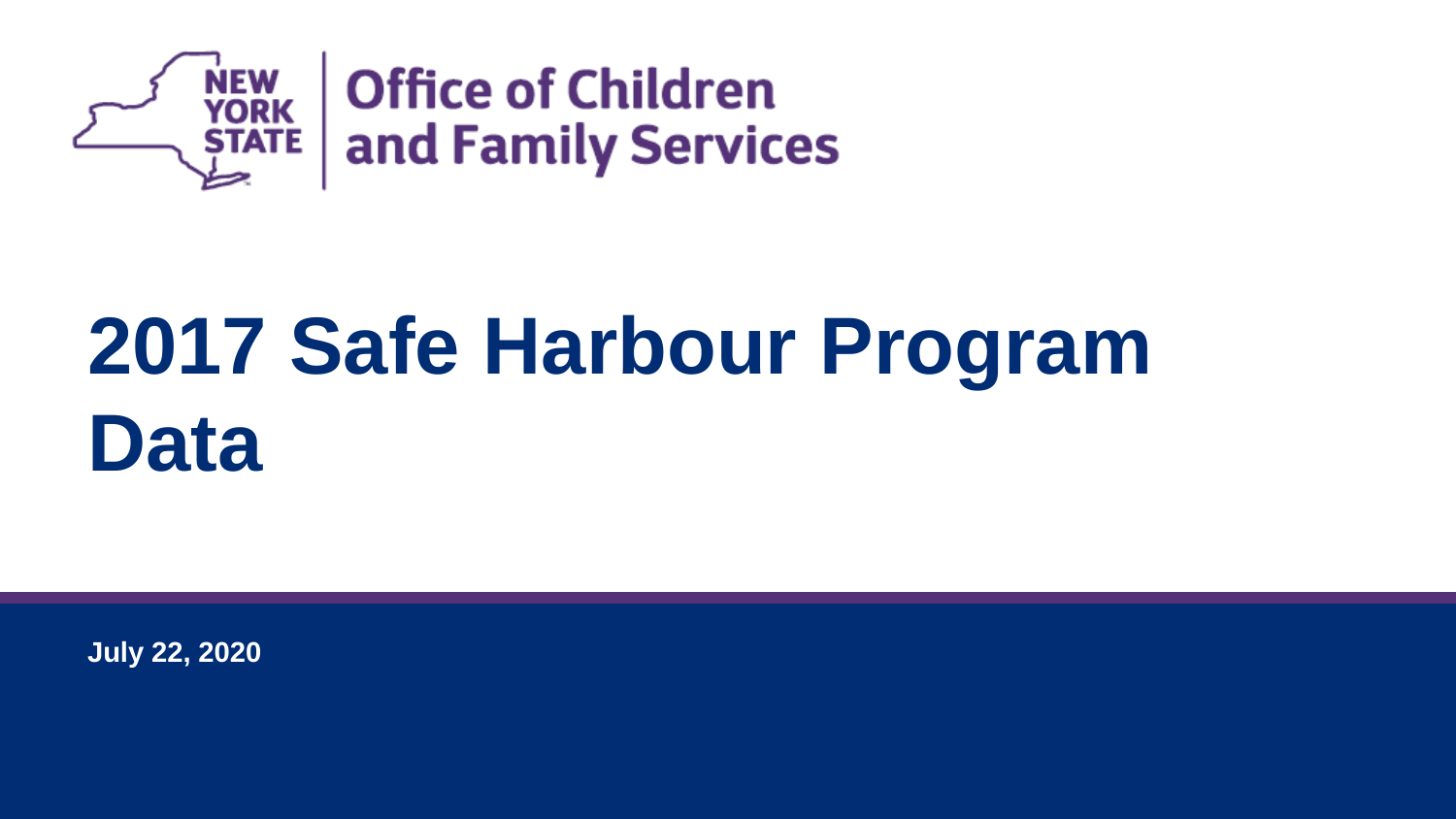# **Youth Demographics and Victimization**

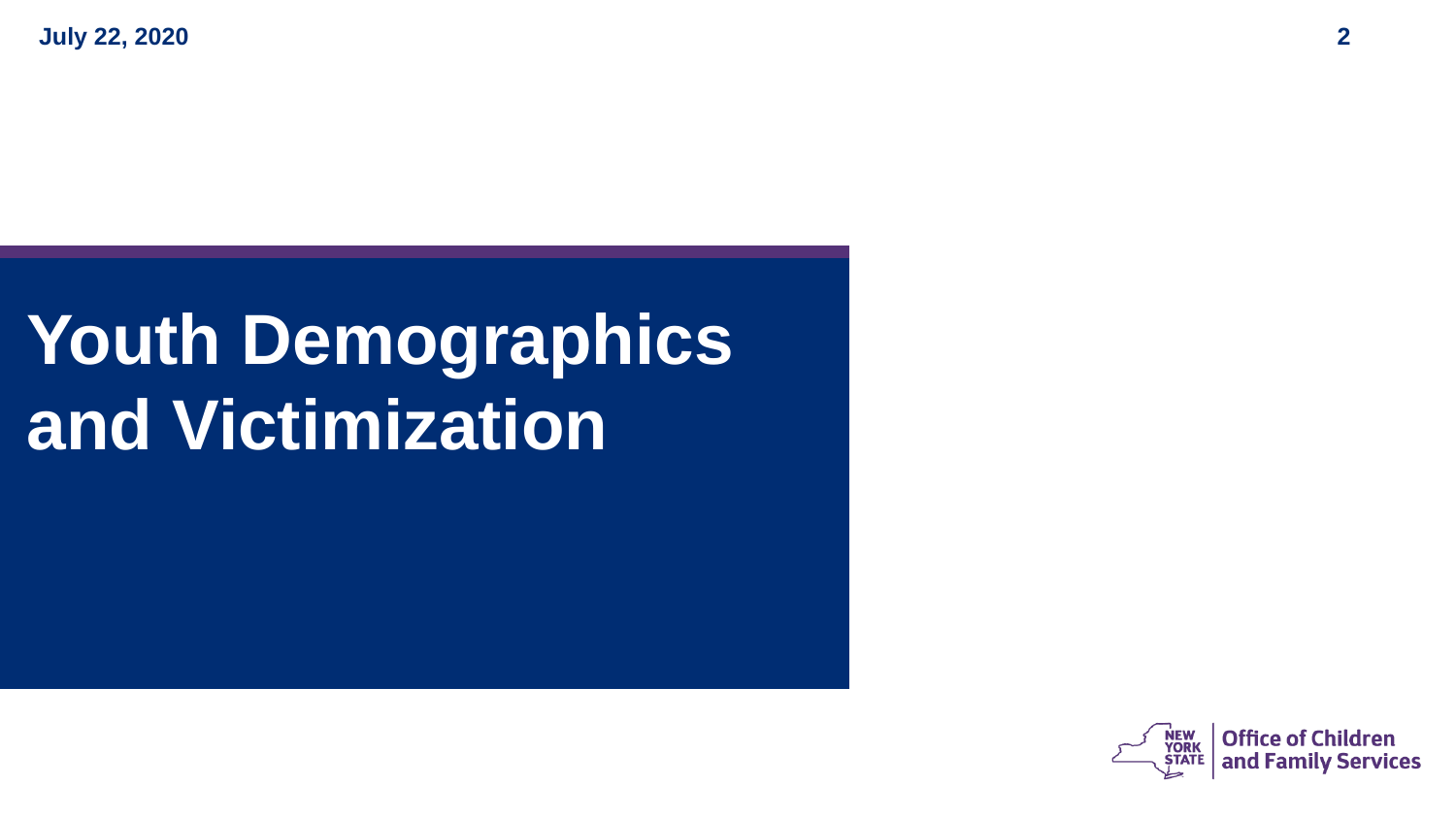## **2017 Program Data In 2017:**

- 25 counties reported data
- 2,286 youth were identified as trafficked or at risk
	- 396 of these youth met the federal definition of a sex trafficking victim\*
	- 1,890 were identified as high or medium risk of trafficking\*
	- Although 2,366 youth were identified for services by the program, 80 youth are excluded from this data set because their risk levels were not reported.
- 58 youth experienced or were at-risk of labor trafficking. 38 of those youth experienced or were at-risk of sex *and* labor trafficking.

\*For more information on how risk levels were determined please refer to OCFS-3920.

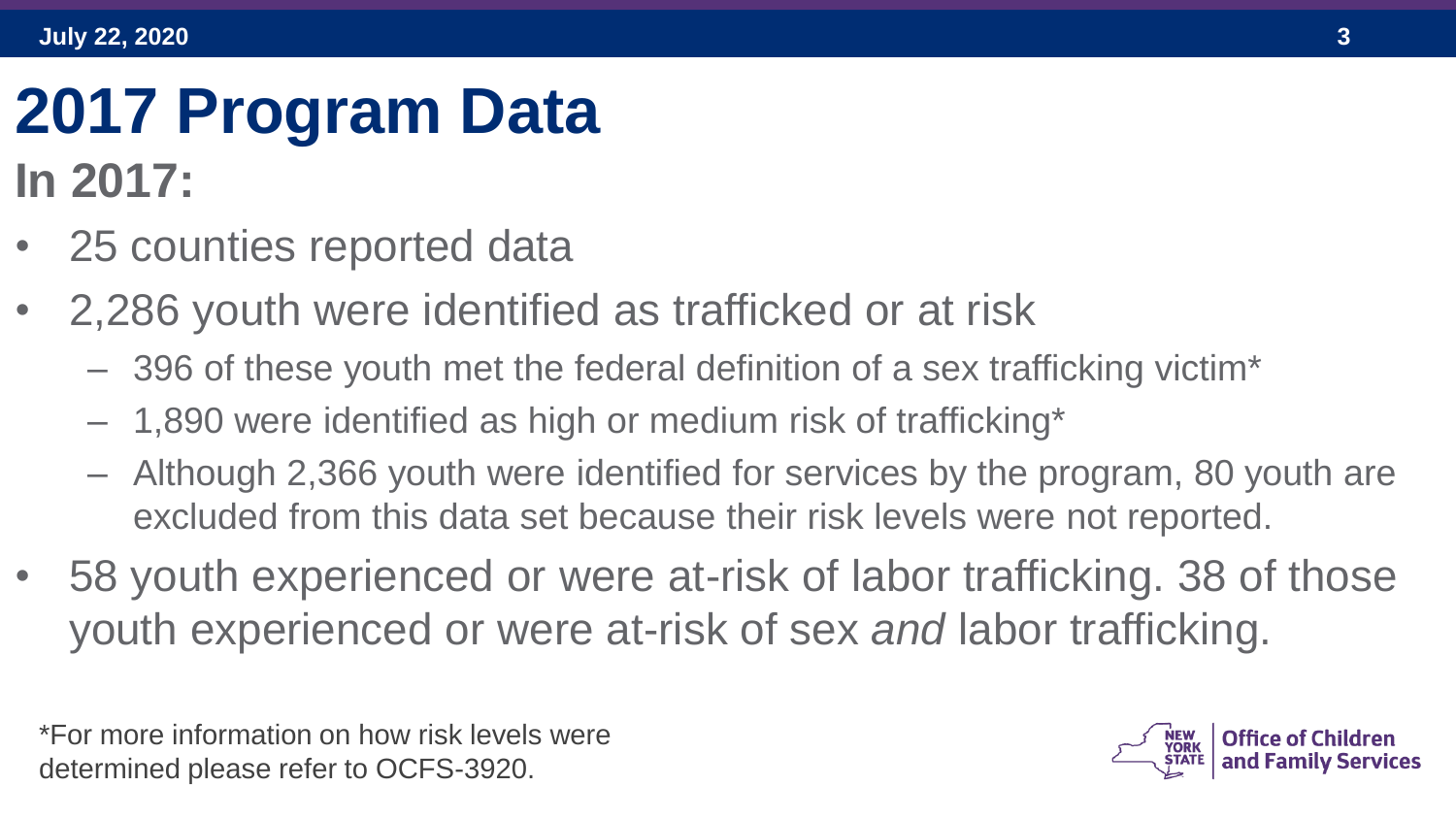### **Youth Identified 2016 vs 2017**

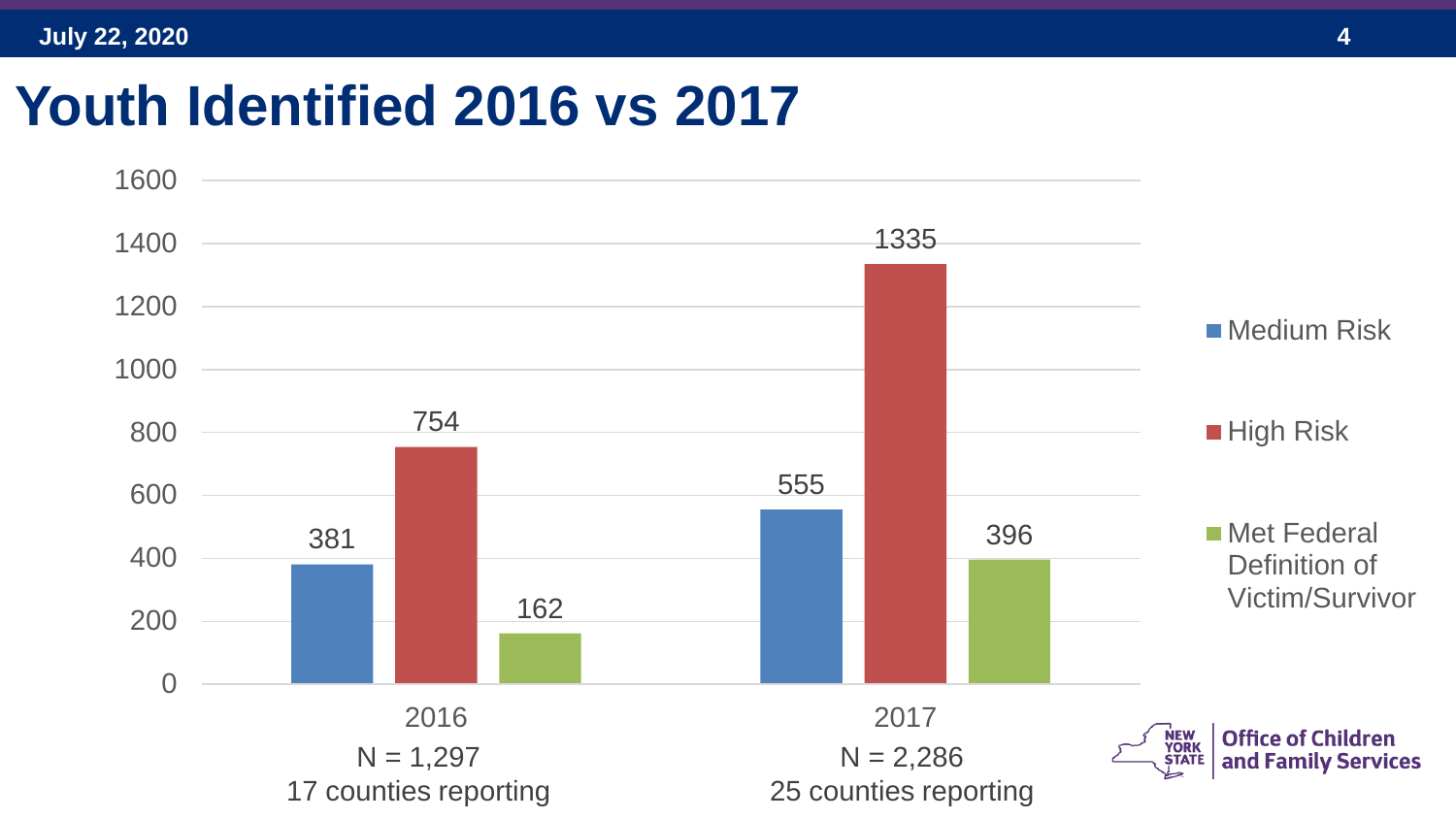### **Youth identified by County**

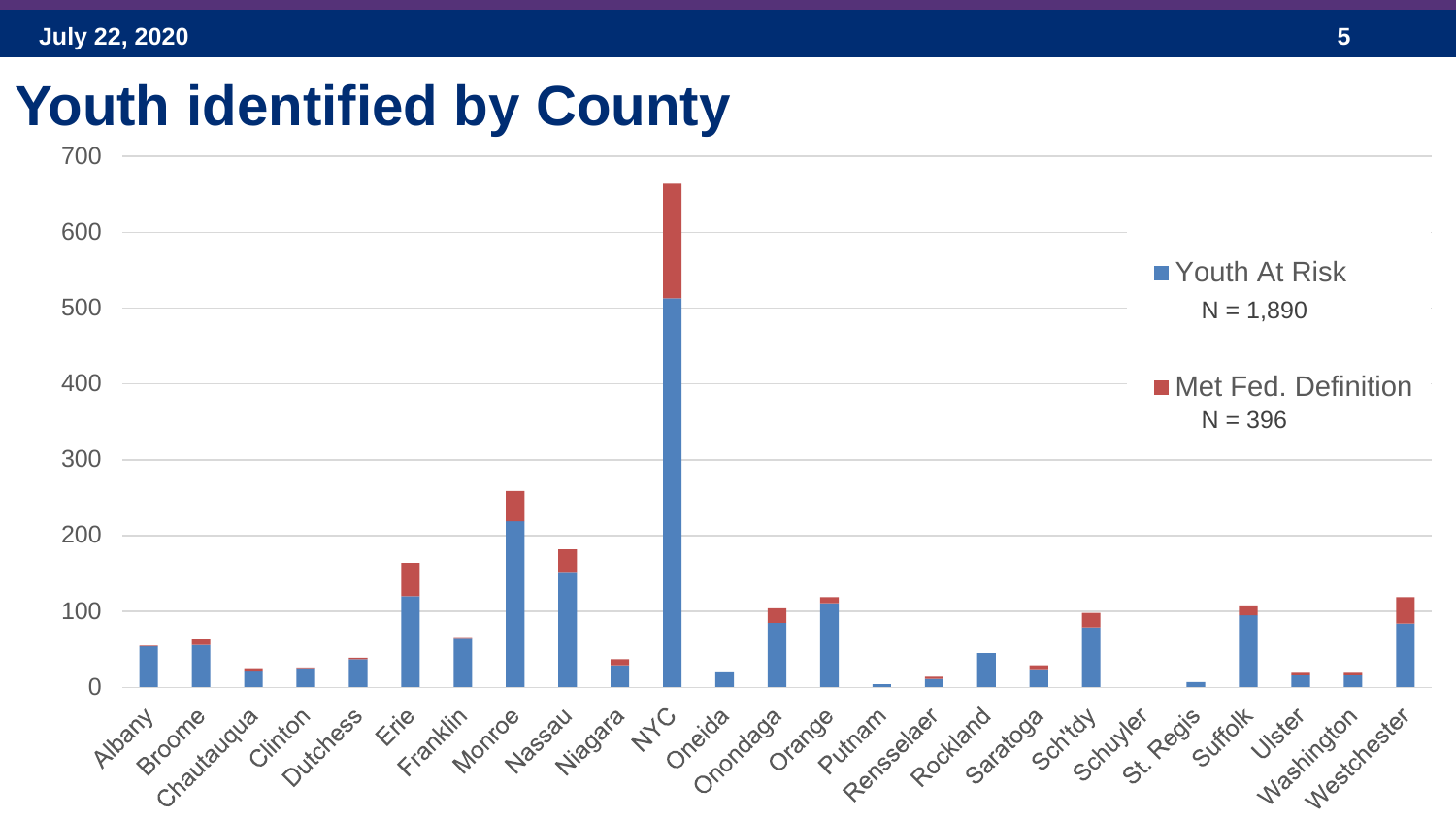### **Youth identified: ROS vs NYC**





■NYC  $N = 664$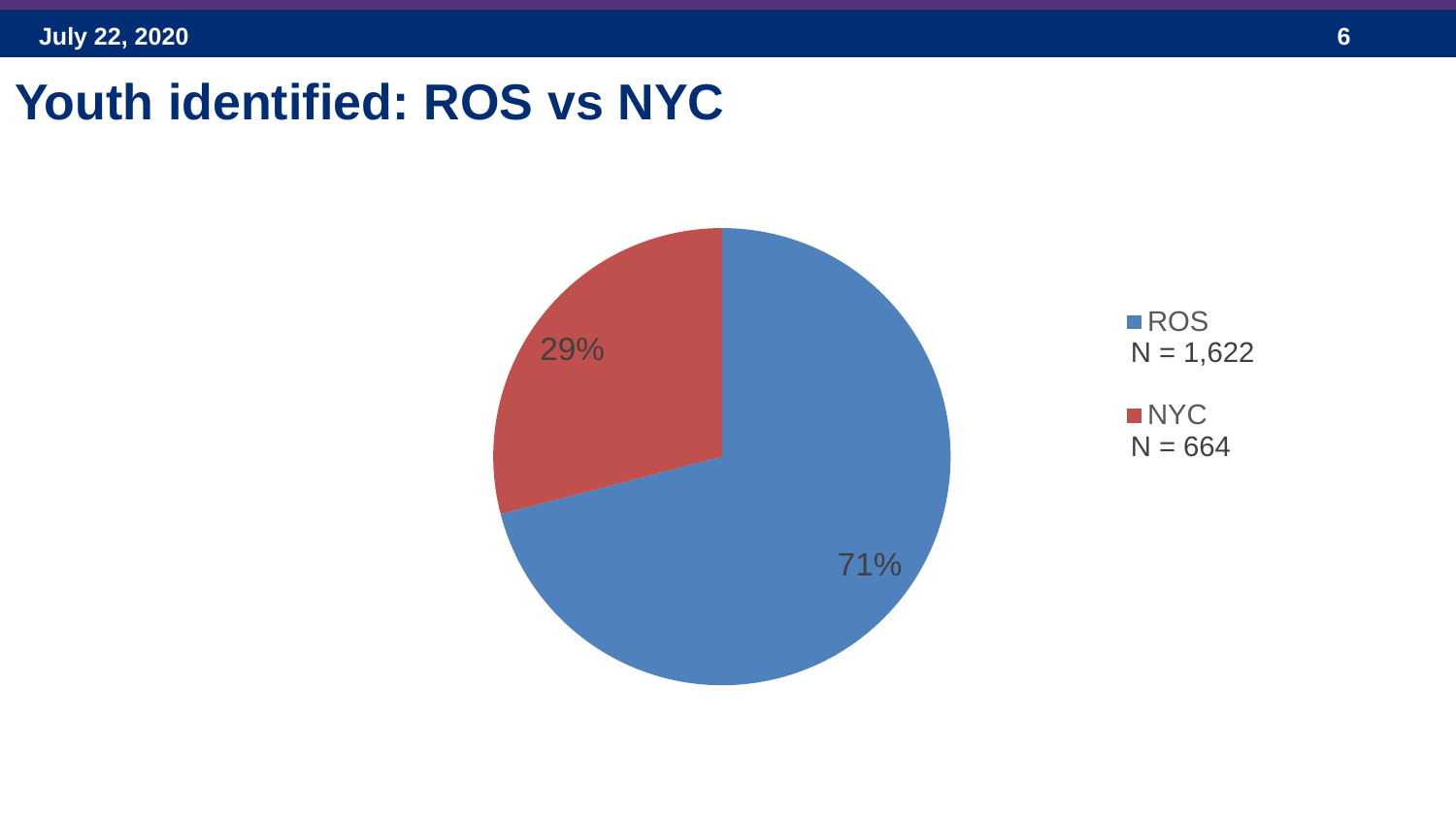**July 22, 2020 7**

### **Identifications by Risk Level at Intake**

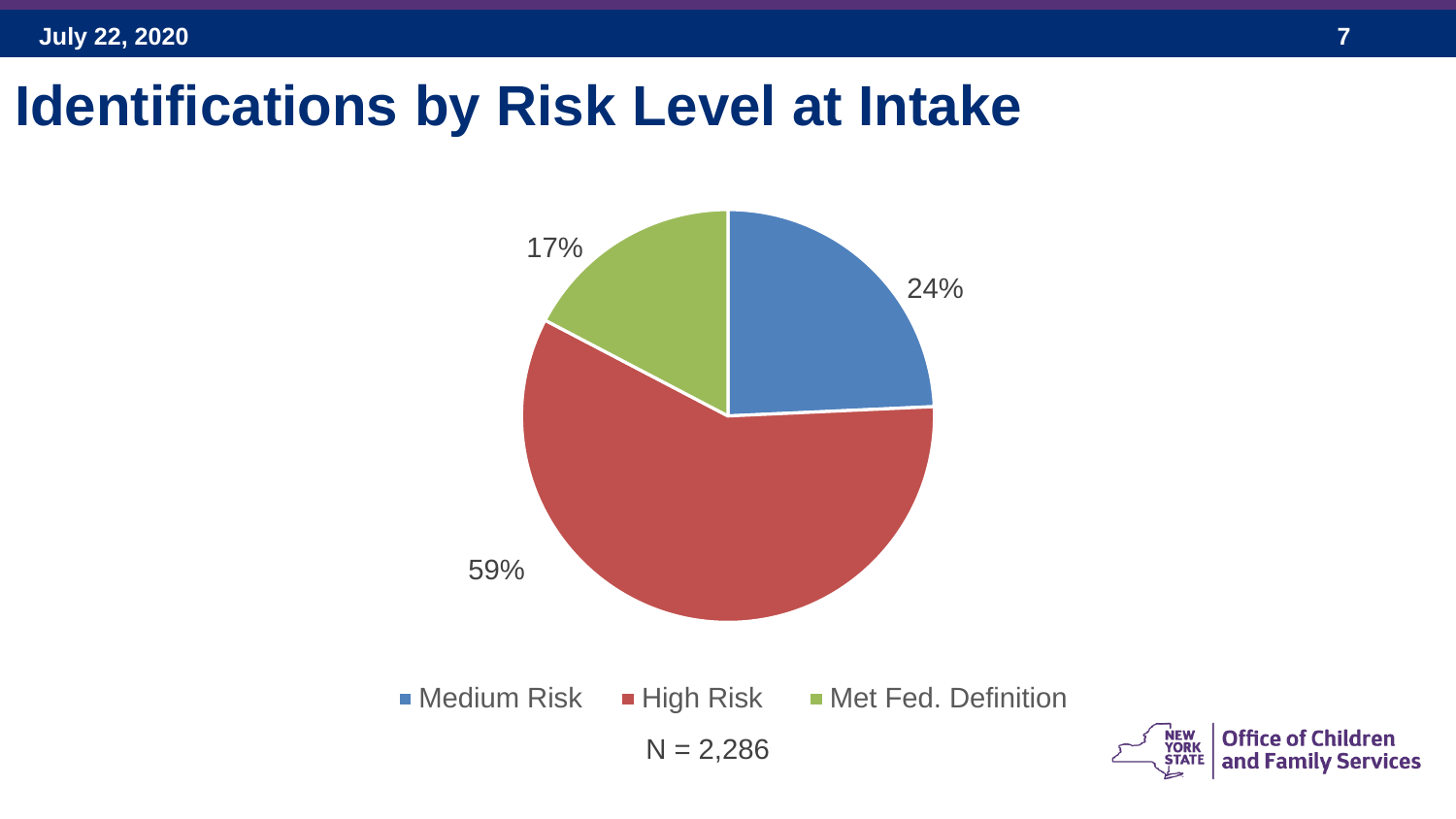### **Youth At Risk by Referral Source**

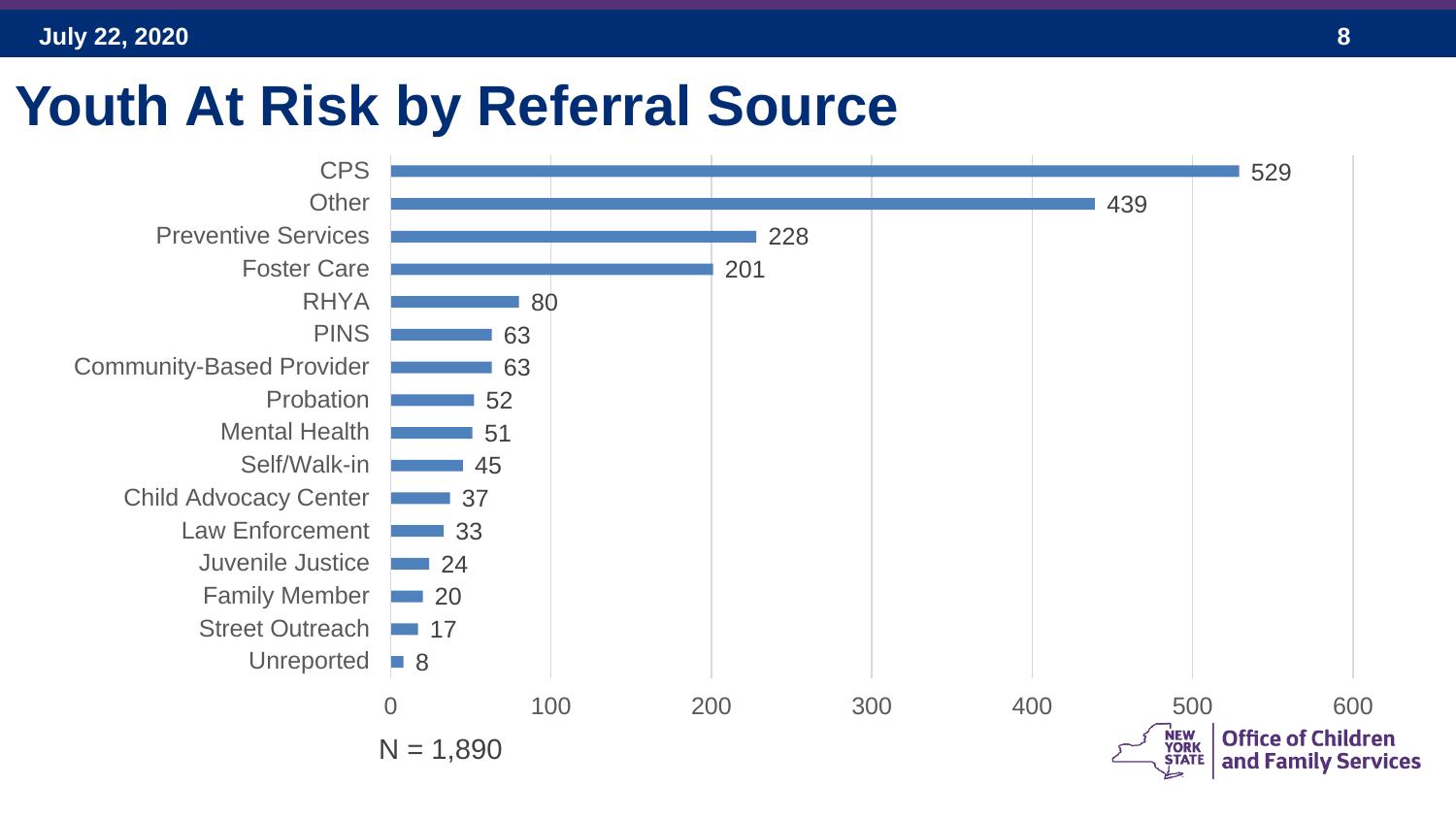### **Youth that Met Federal Definition by Referral Source**

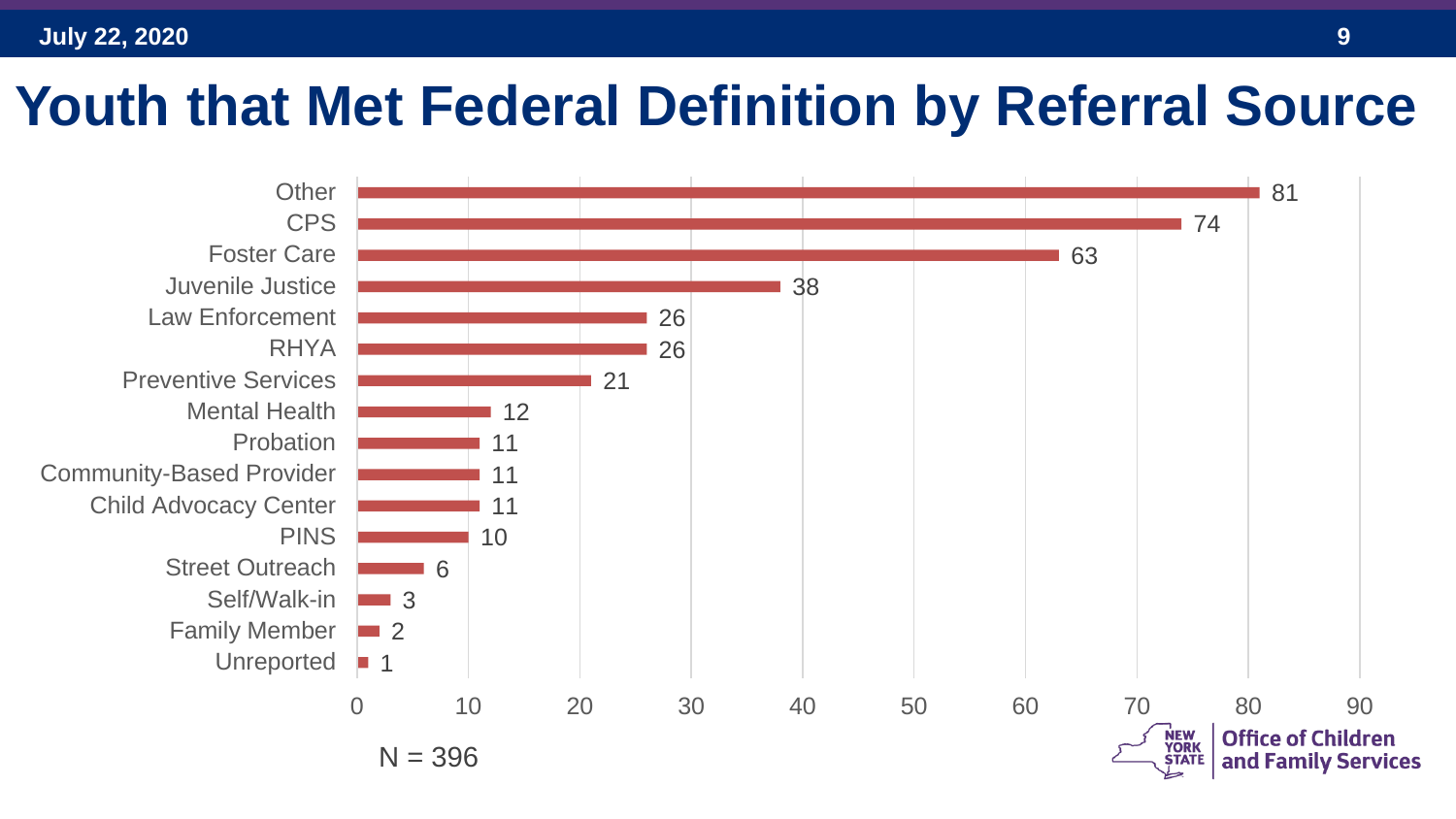### **Child Welfare vs Non-Child Welfare Referrals**



**40% of referrals for youth who meet the federal definition of a victim/survivor**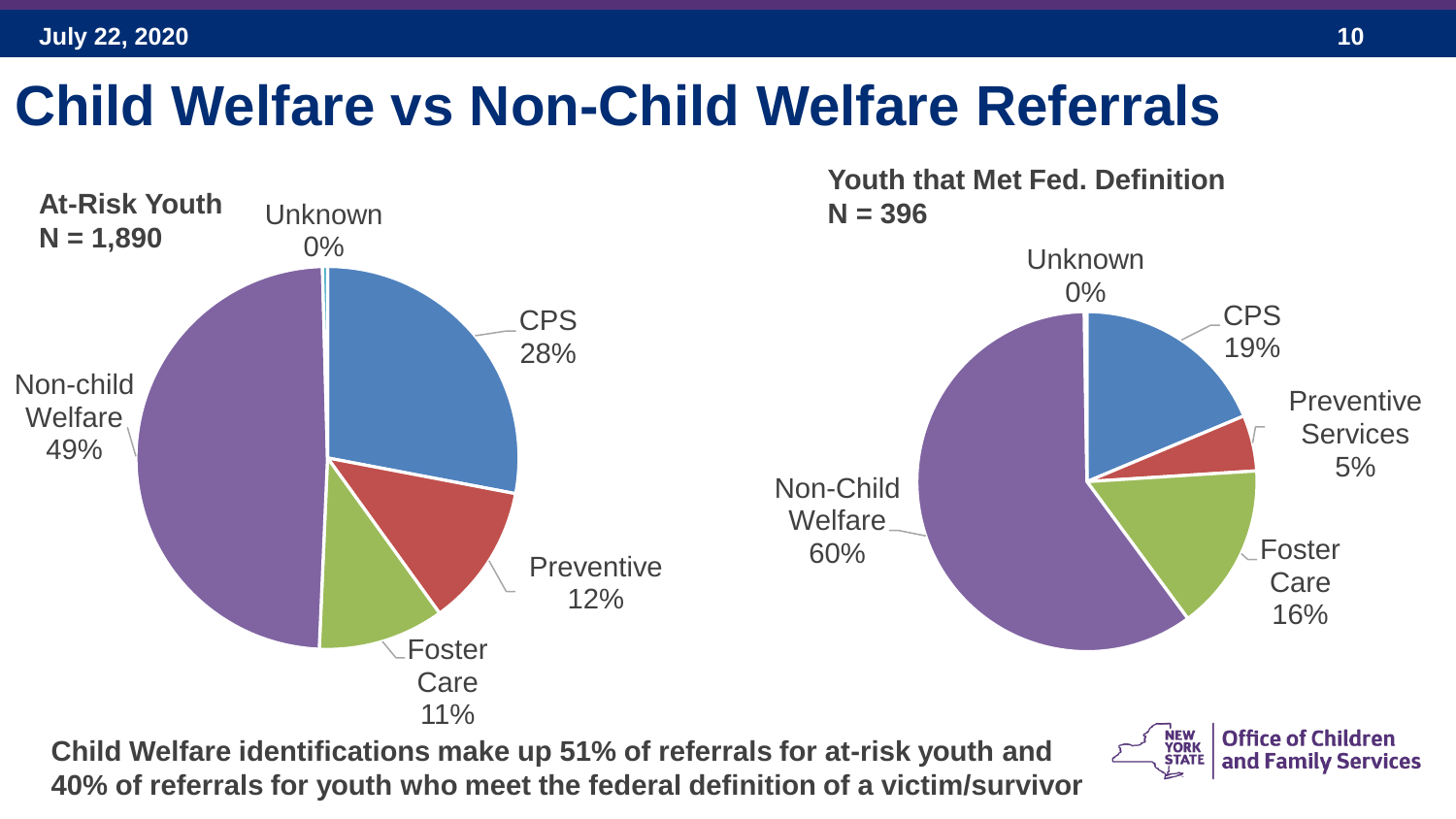### **Age of Youth at Intake**

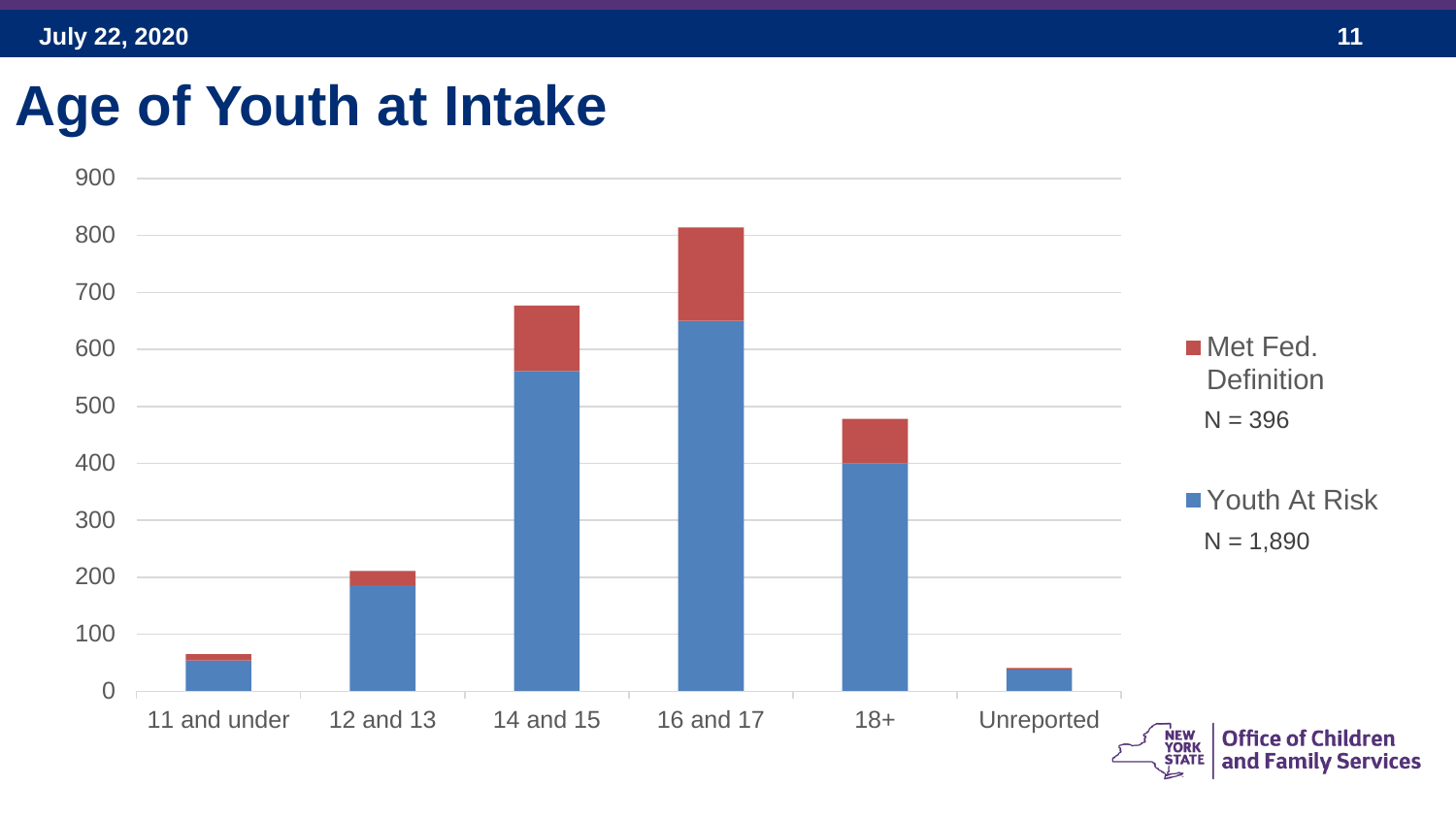### **Age of Youth When Exploitation Began**

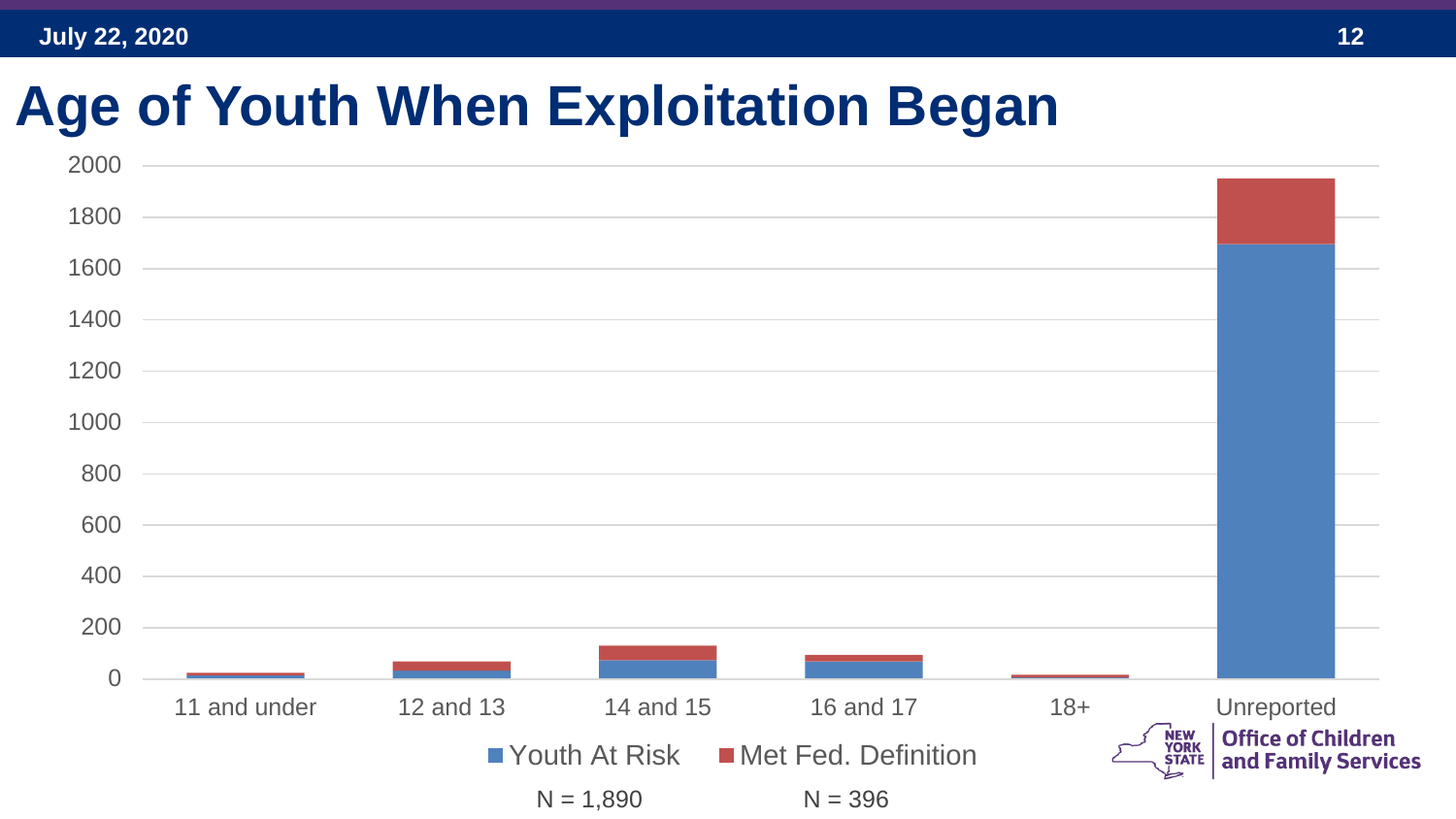### **Gender Identity of Youth**

**At-Risk Youth N = 1,890 N = 396** 9, 0% 1, 0% 11, 1% 1374, 73% 355, 17, 1% 90% 33, 8% 40, 2% 439, 23% 3, 1% **Transgender Male Gender non-confirming Transgender Female** NEW<br>YORK<br>STATE **Office of Children** ■ Male and Family Services ■ Female **Unreported** 

2, 0%

2, 1%

**Met Fed. Definition Youth**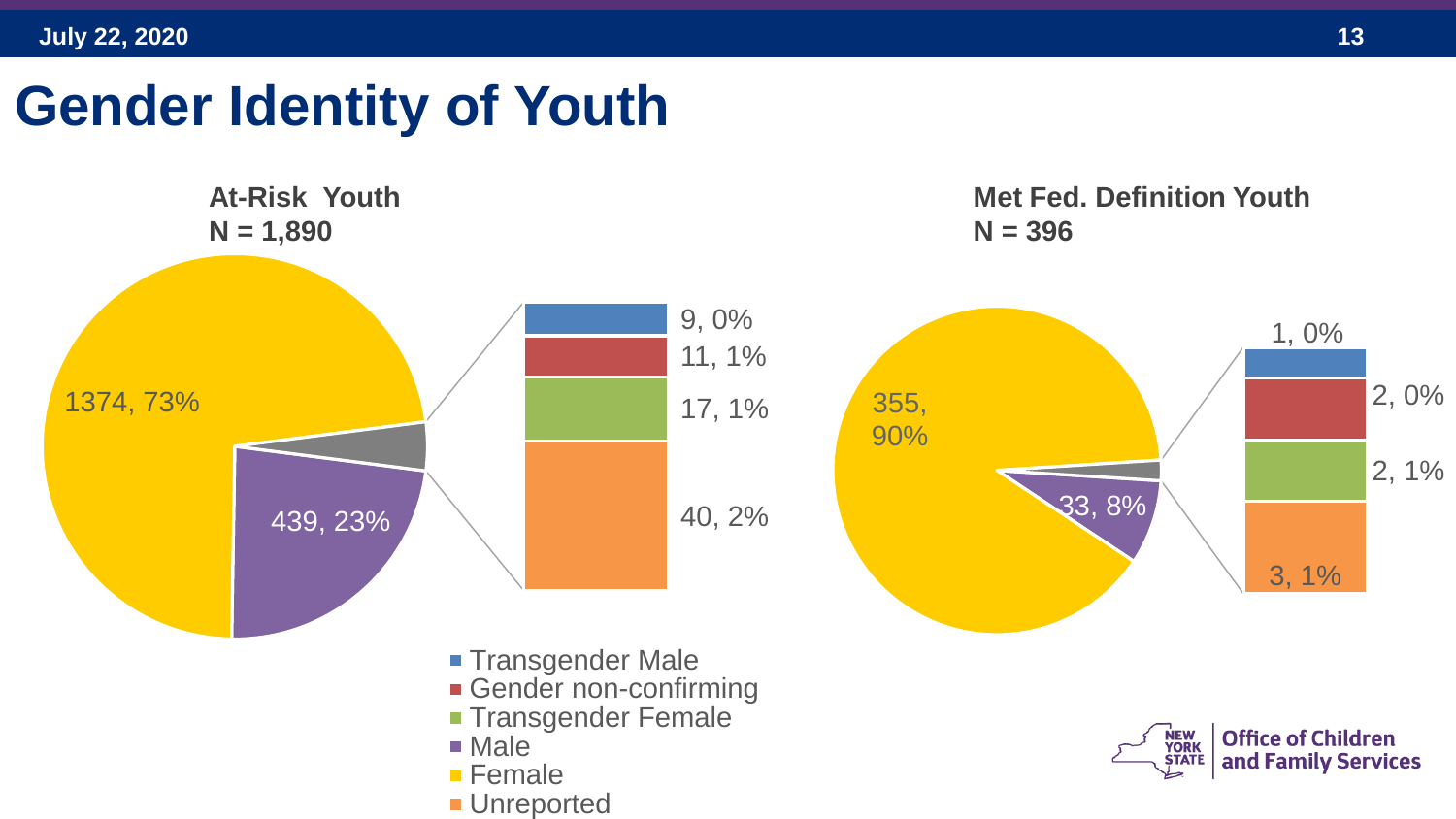### **Sexual Orientation of Youth**

**At-Risk Youth N = 1,890 Met Fed. Definition Youth** 110, 6% 707, 37% 73, 4% 17, 1% 21, 1% 962, 51% ■ Bi-Sexual **Heterosexual/Straight Lesbian/Gay Queer Questioning Unreported** 





NEW<br>YORK<br>STATE

**Office of Children** and Family Services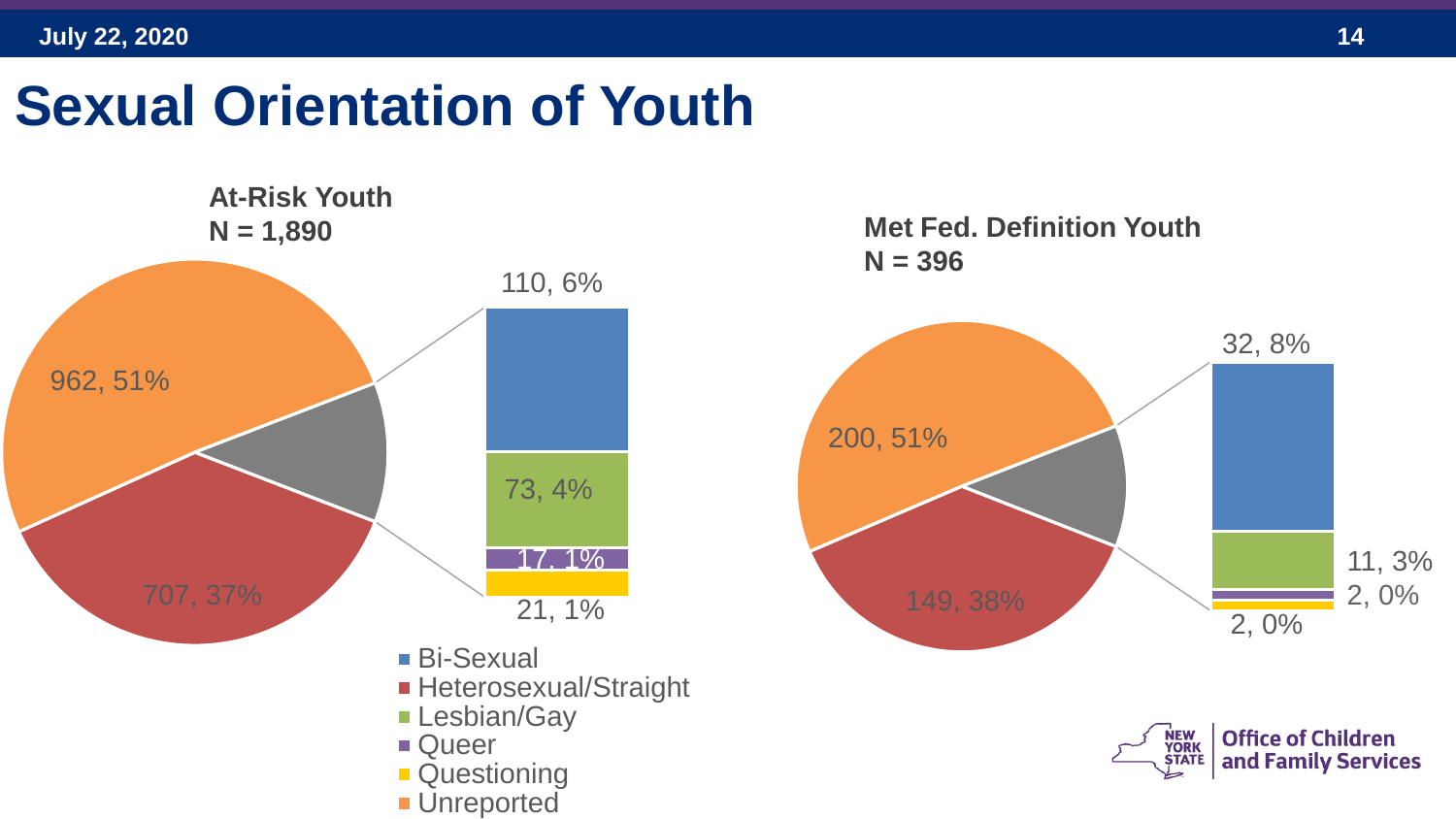## **Racial Identity of Youth**

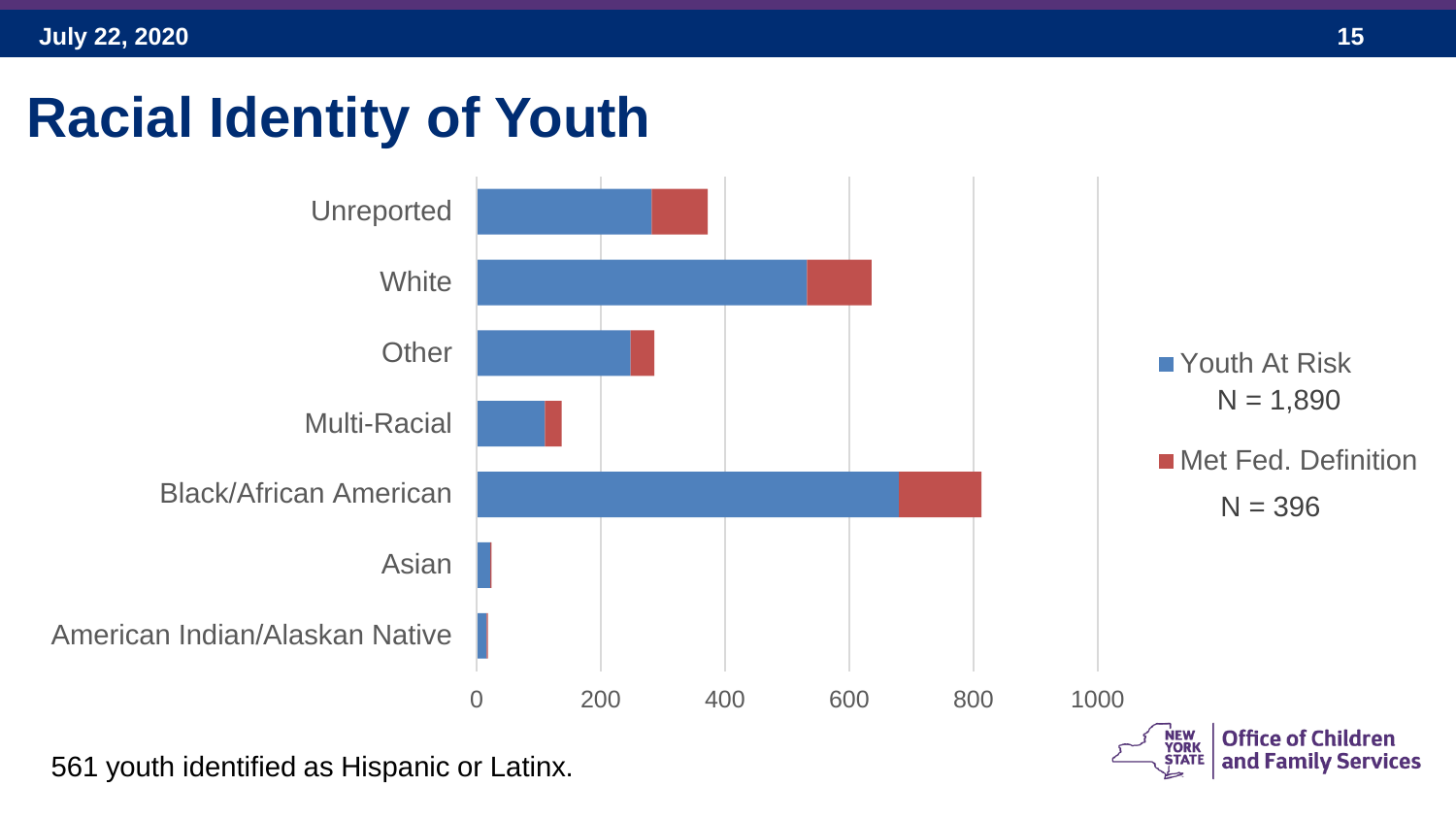### **Relation of Trafficker to Youth**

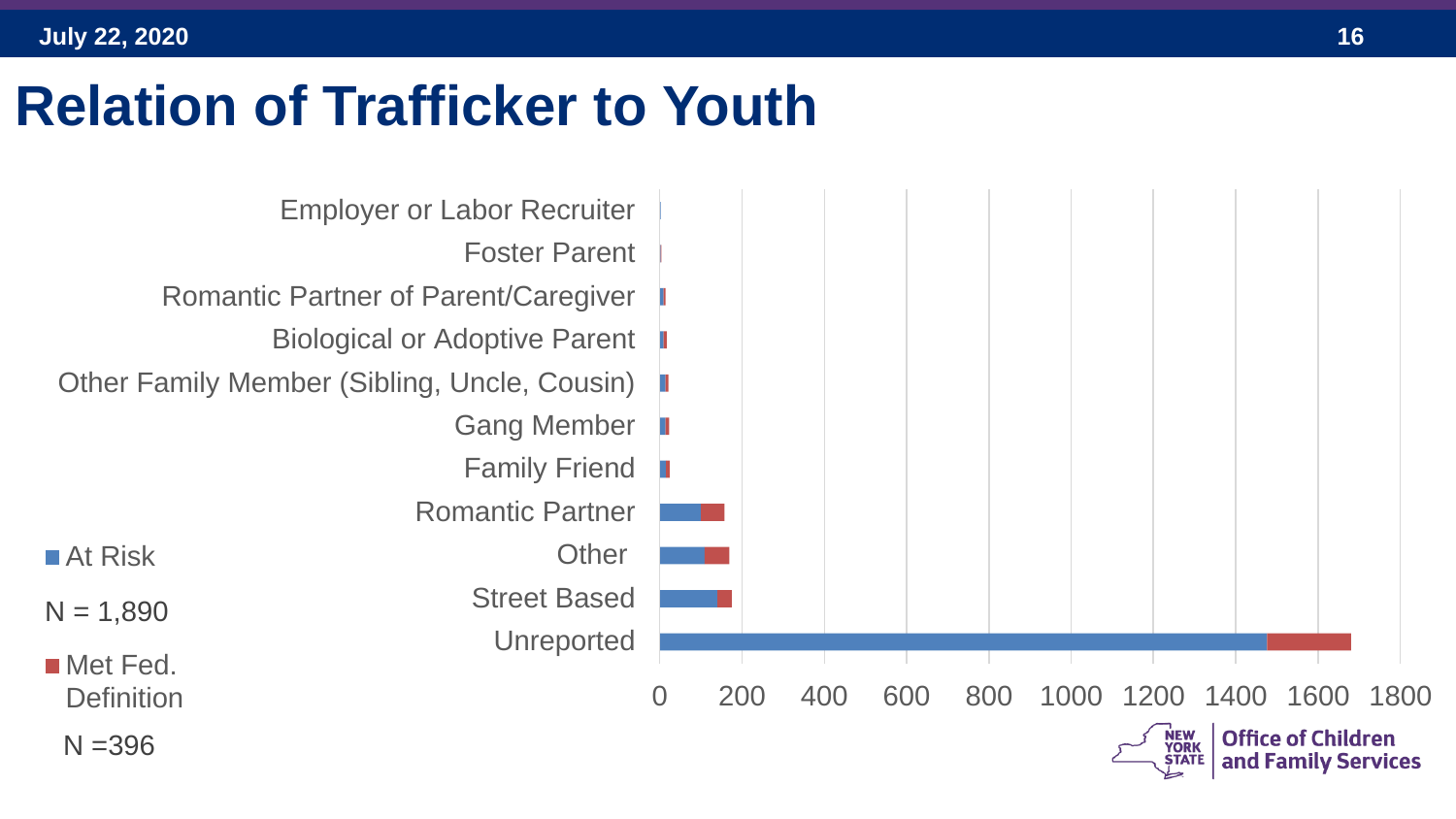### **Presence of Force, Fraud, Coercion, and Social Media in youth's victimization**



Reflects presence of these elements as identified and reported by program staff.

Office of Children

and Family Services

**STATE**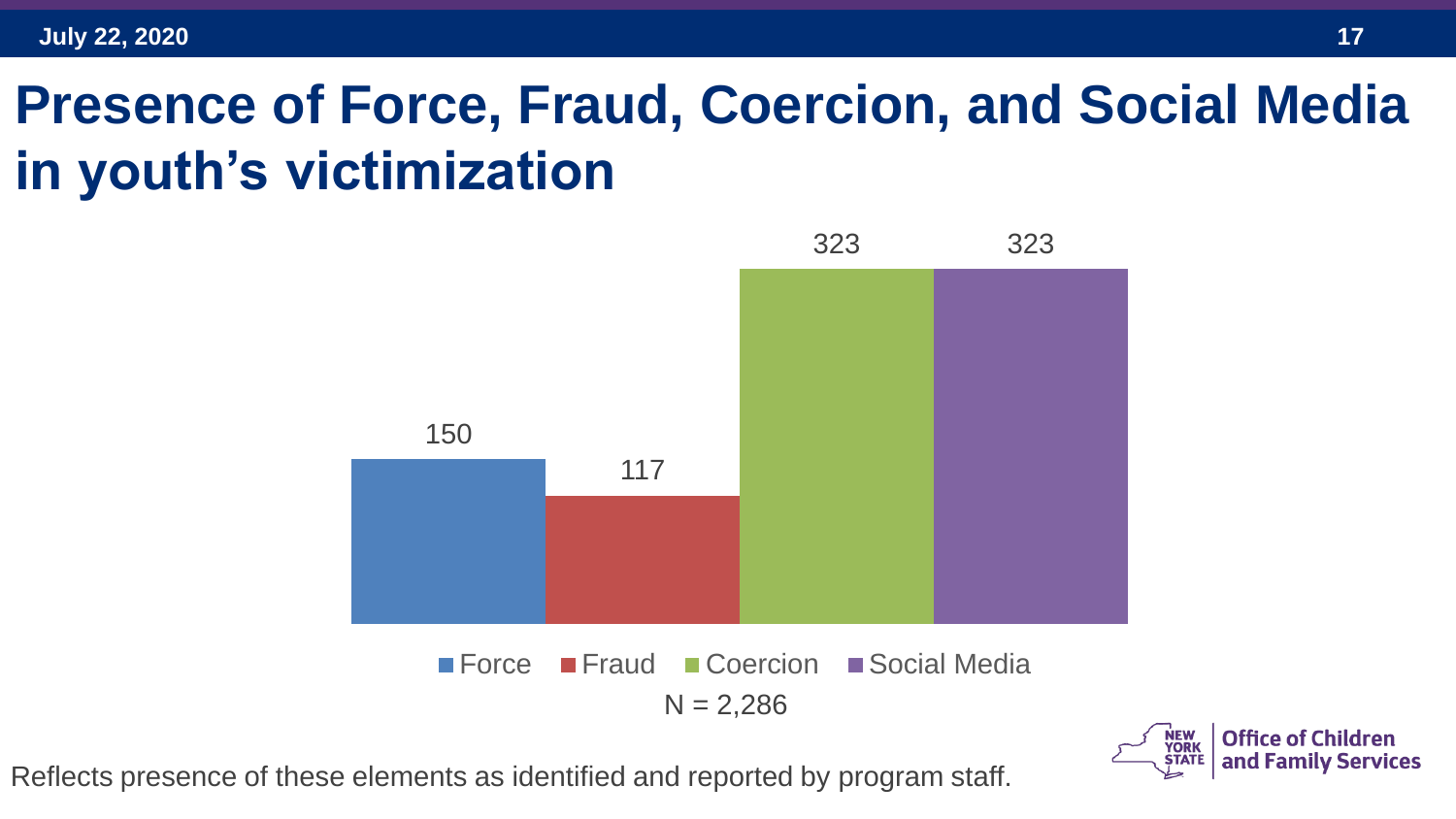# **Youth Service Involvement**

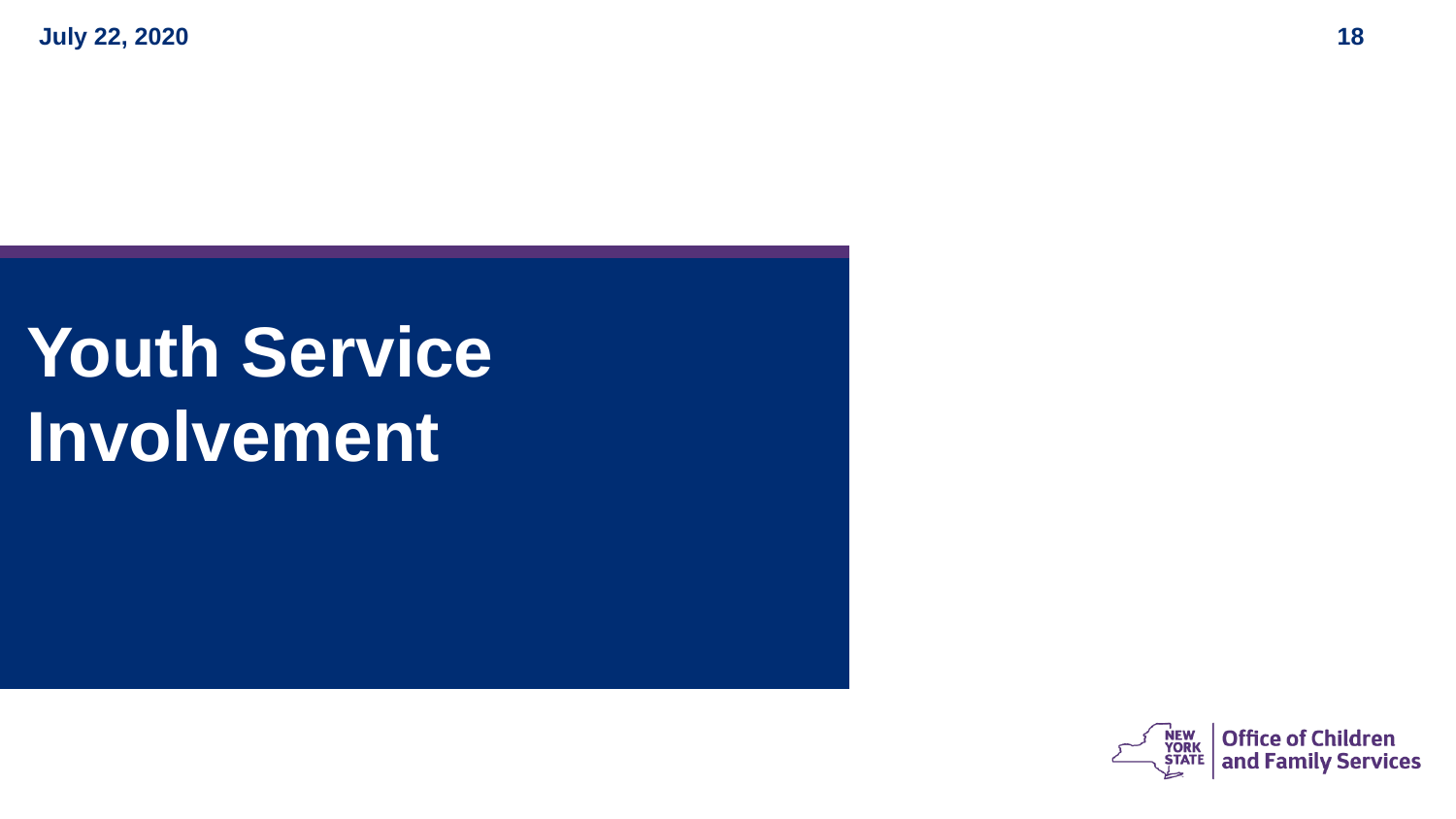## **Service and System Involvement Data**

- This section reflect information about all 2,366 youth identified by the program, including the 80 youth excluded from the previous section.
- Service **involvement at intake** refers to services youth were receiving at time of Safe Harbour intake as known by program staff via youth disclosure or case records
- Service **connections during program year** reflects services referred or provided to youth during the course of Safe Harbour involvement.
	- Services may have been provided using Safe Harbour funds and/or other existing community supports
- This data reflects the services that were referred or provided, not the number of youth that received a service.
	- Youth may have received a single service multiple times, in multiple ways, and/or more than one service.

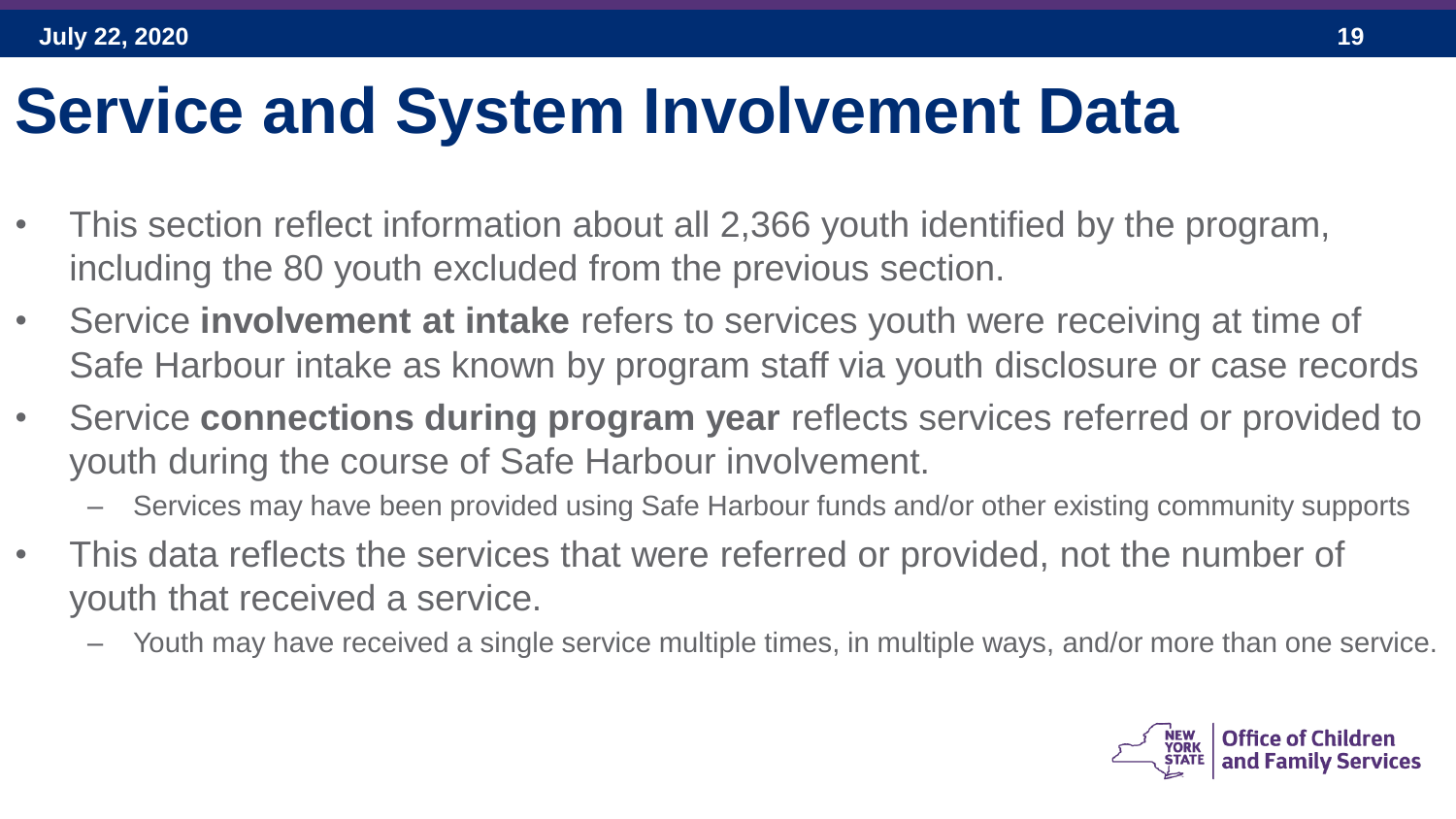### **Housing Services**

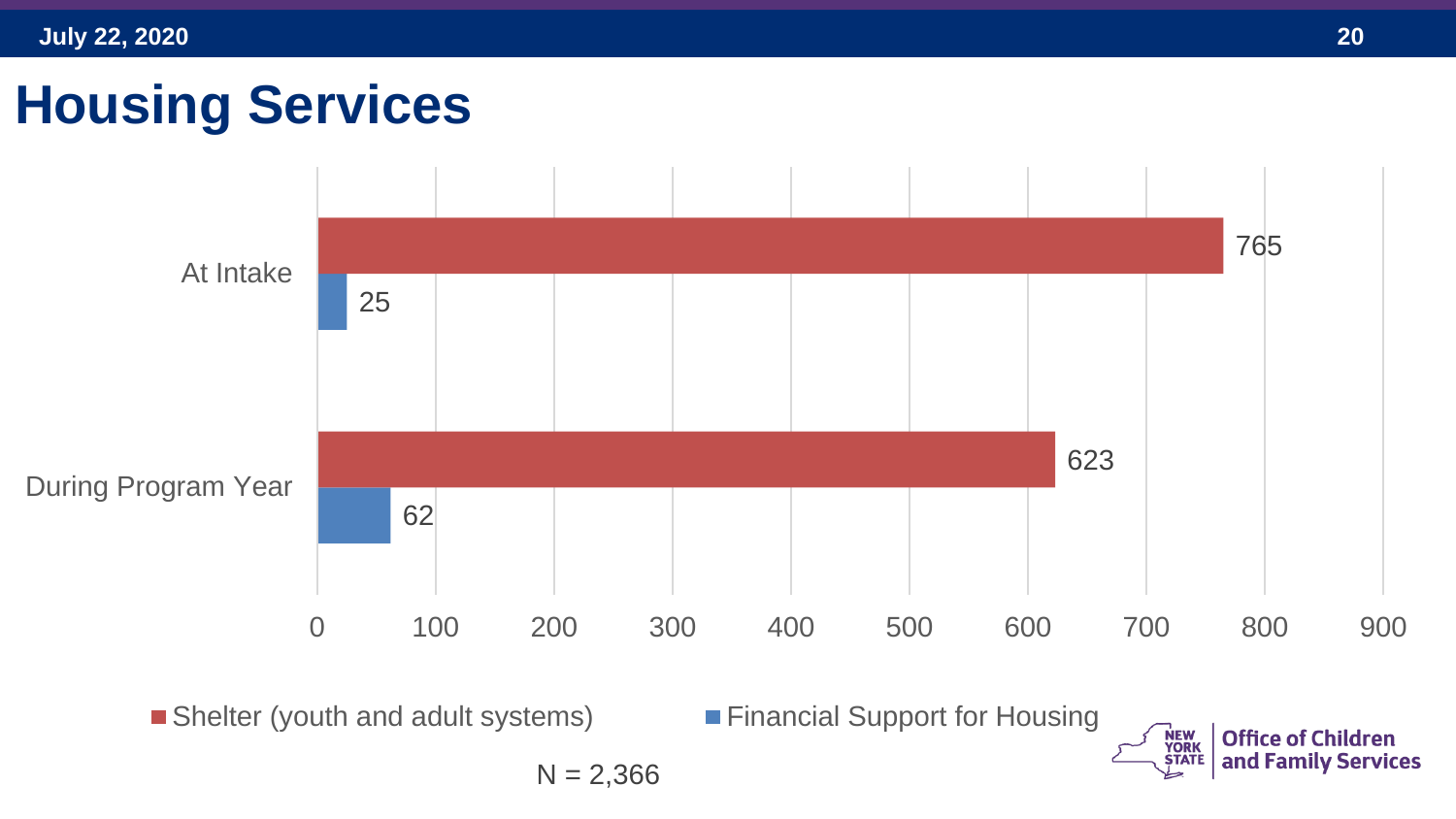### **Counseling Services**

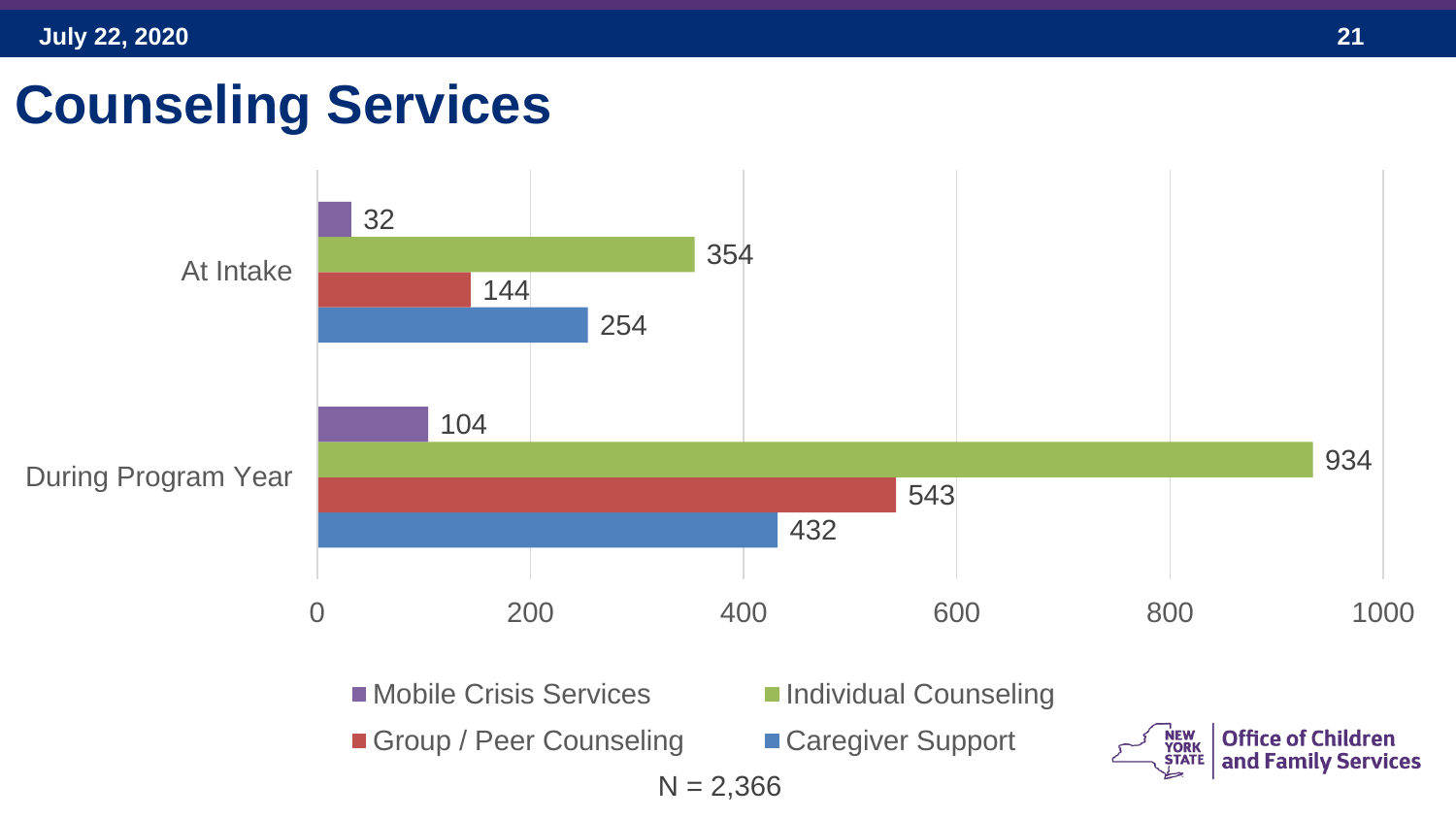### **Medical Services**

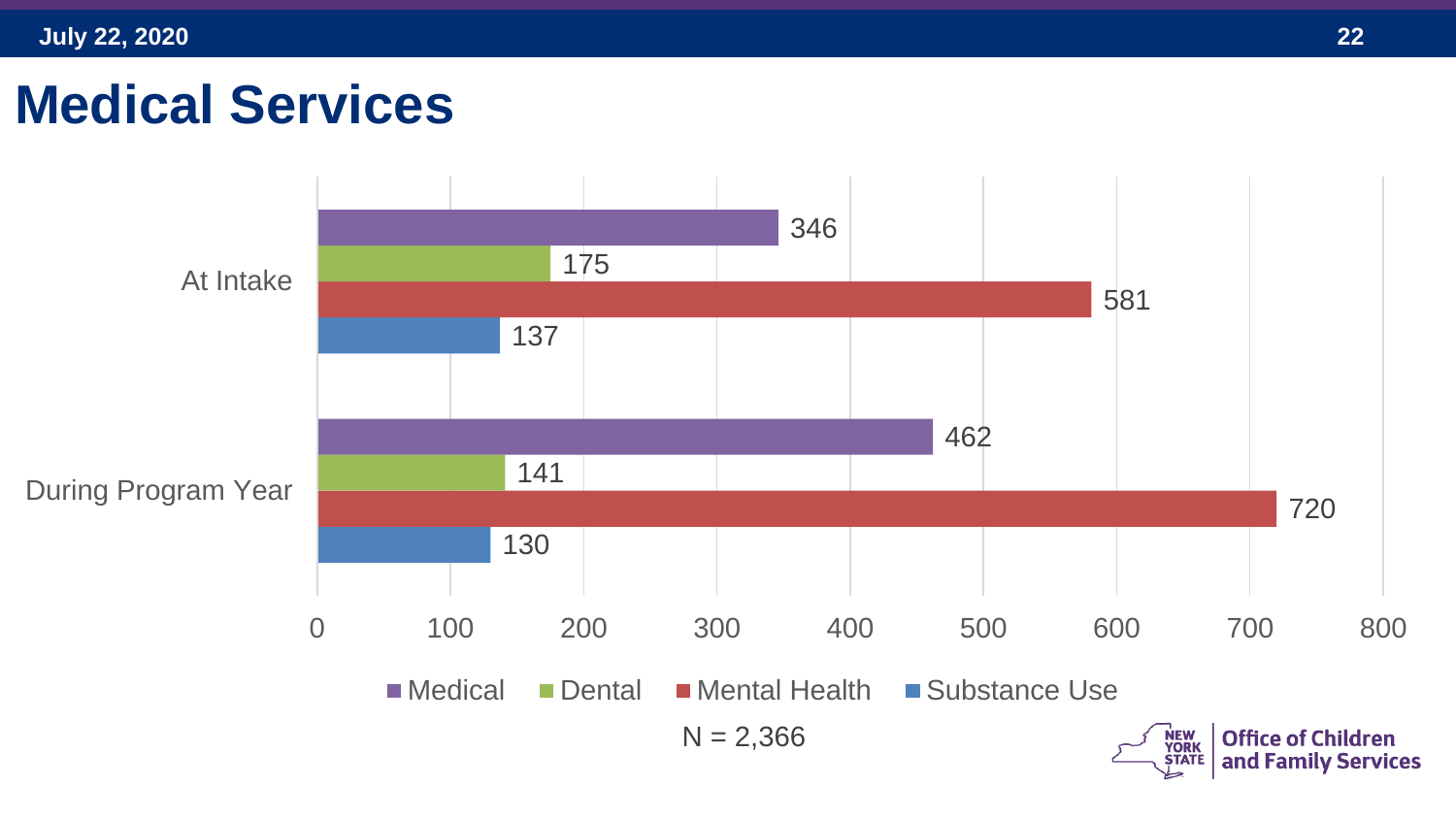### **Educational and Vocational Services**

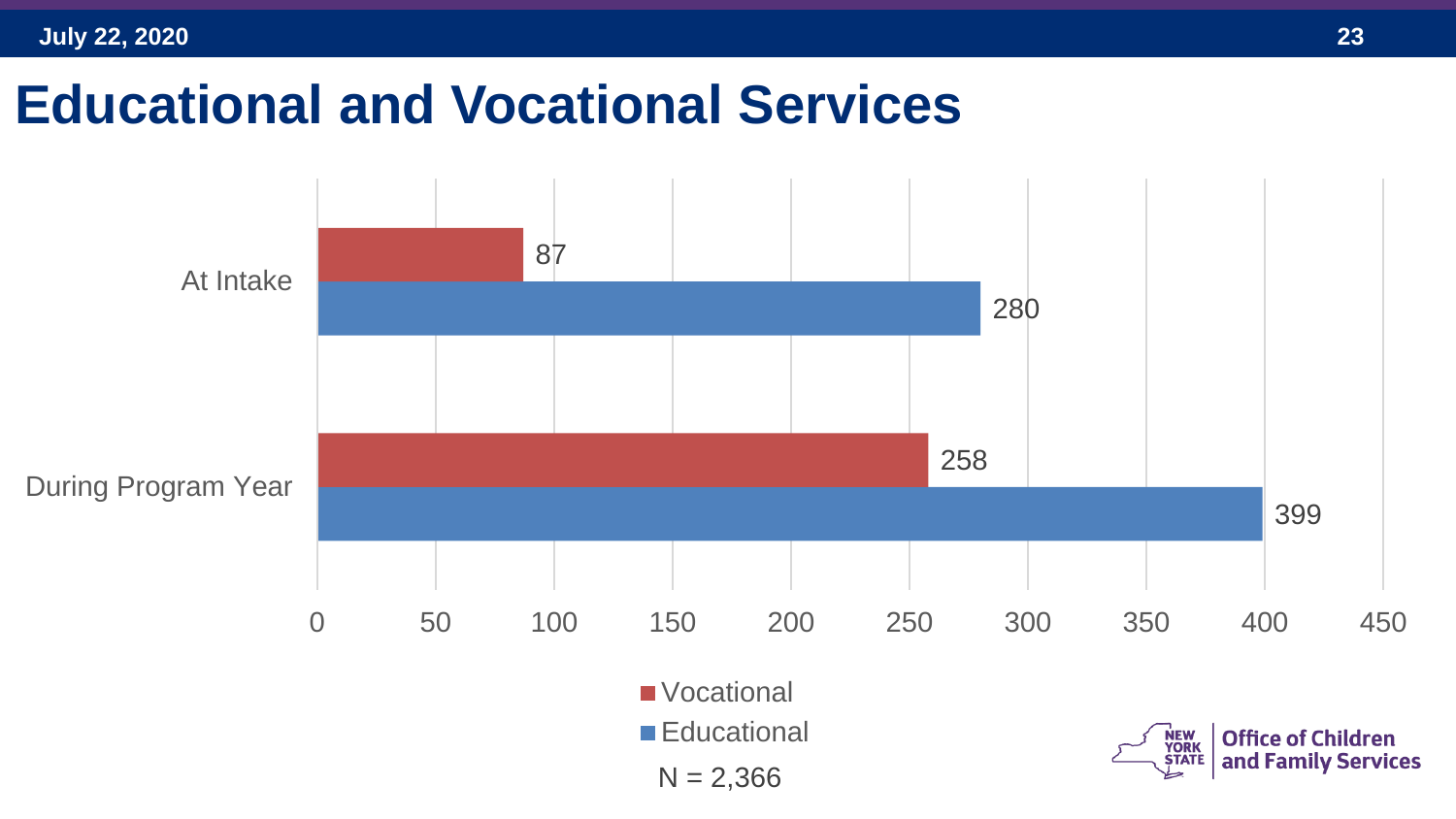### **Additional Services**

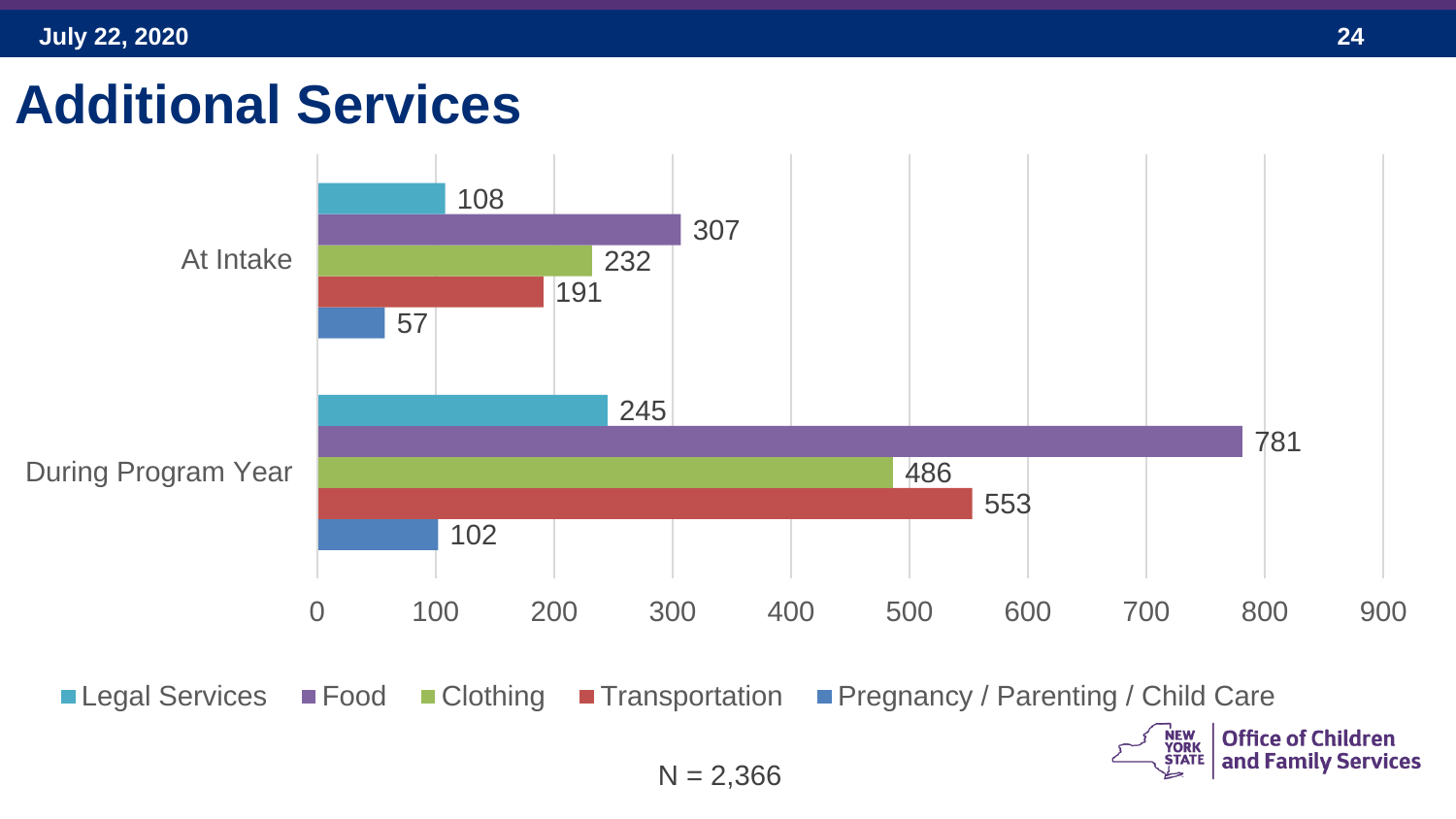## **Street Outreach**

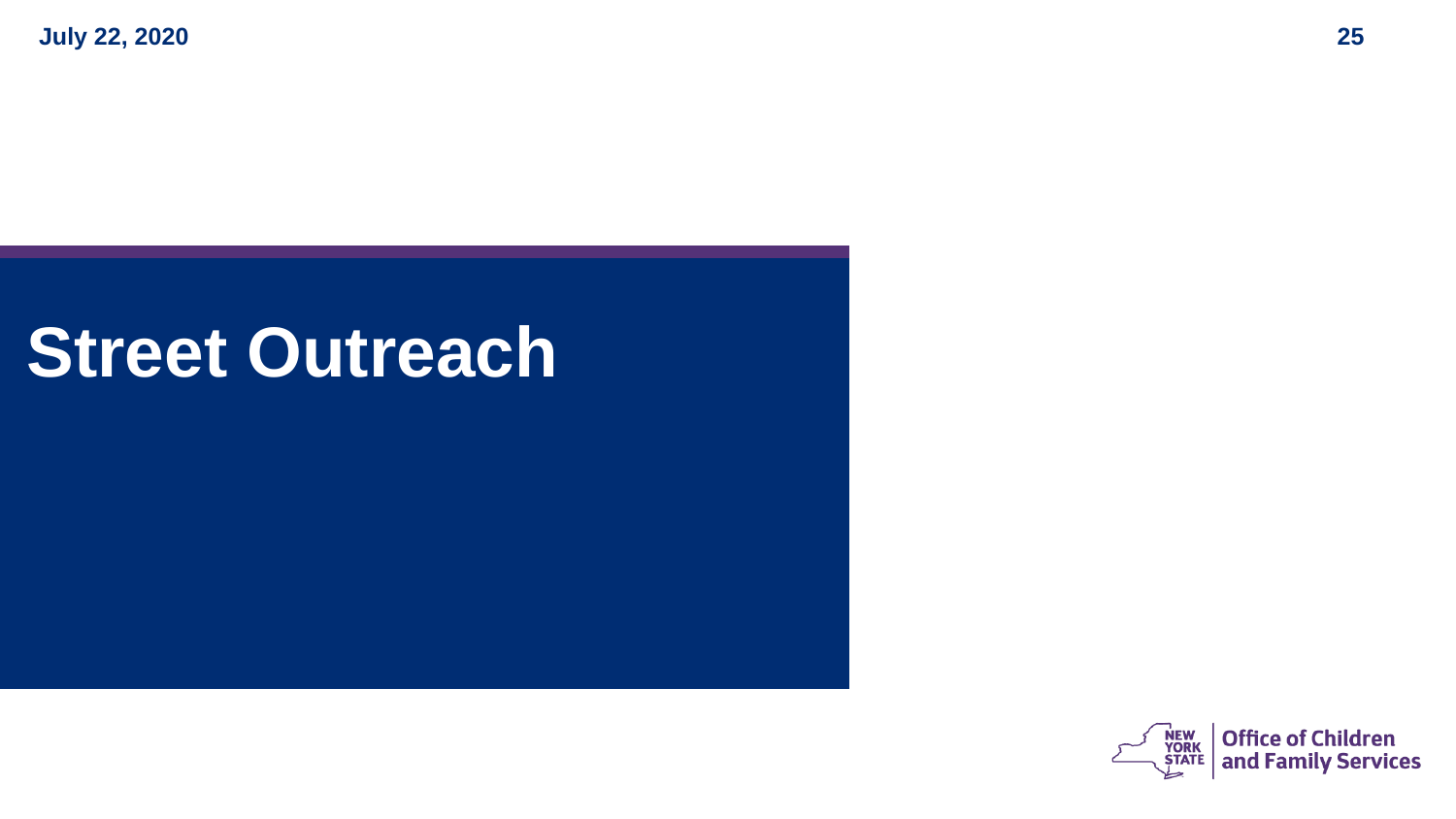## **Street Outreach**

- **8 counties** supported street outreach services using Safe Harbour funds.
	- The 8 counties include: Albany, Broome, NYC, Orange, Saratoga, Schenectady, Schuyler, and Suffolk
	- Other counties have local street outreach services supported by other means; this data is not reported here.
- **405 youth** were engaged by street outreach services supported with Safe Harbour funds.
	- The purpose of street outreach is to connect with vulnerable youth to distribute items that meet basic needs and offer information about local services.
- The youth population reflected in this section are separate and distinct from the youth reflected in the previous slides.

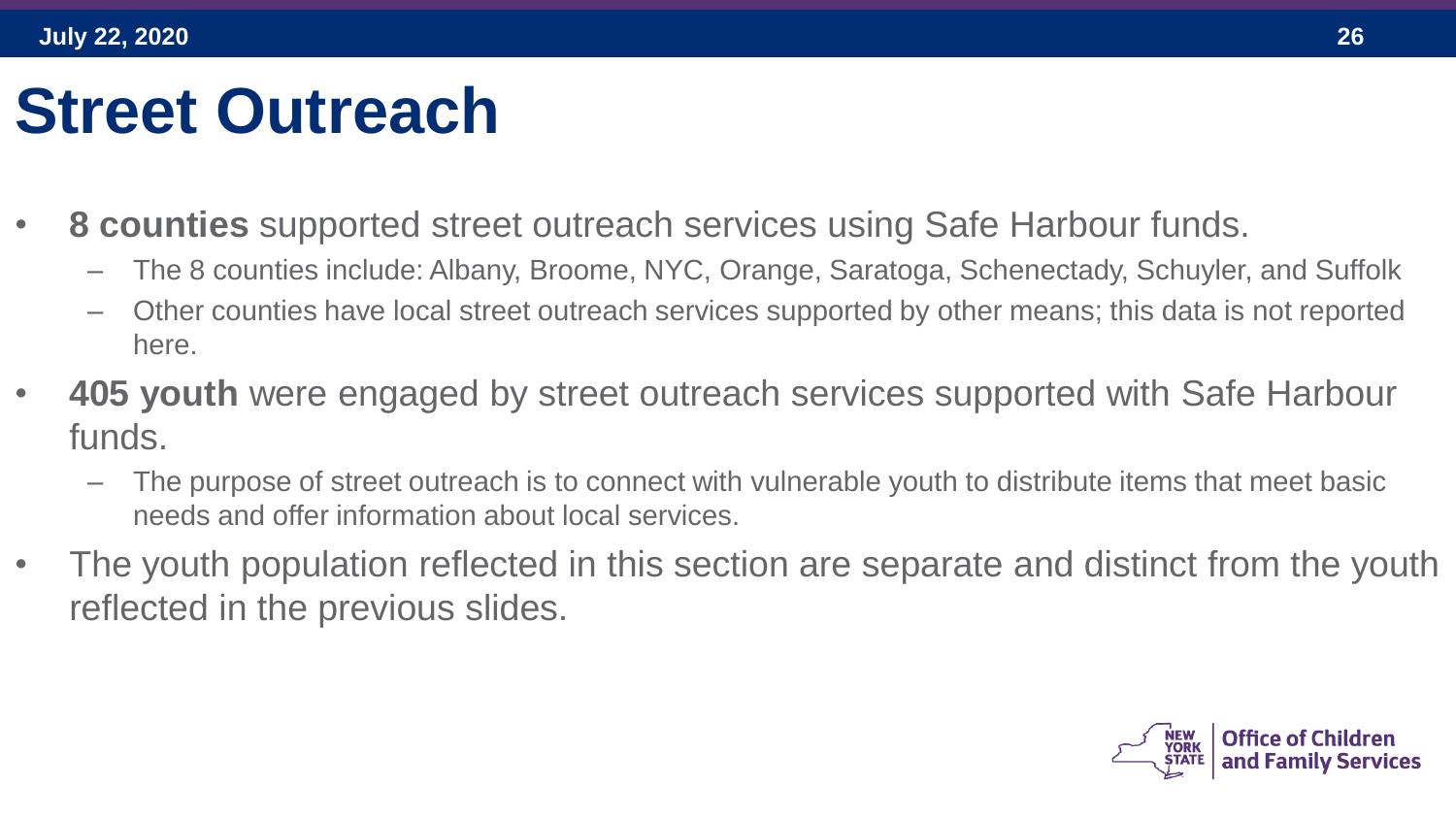### **Age of Youth Contacted**

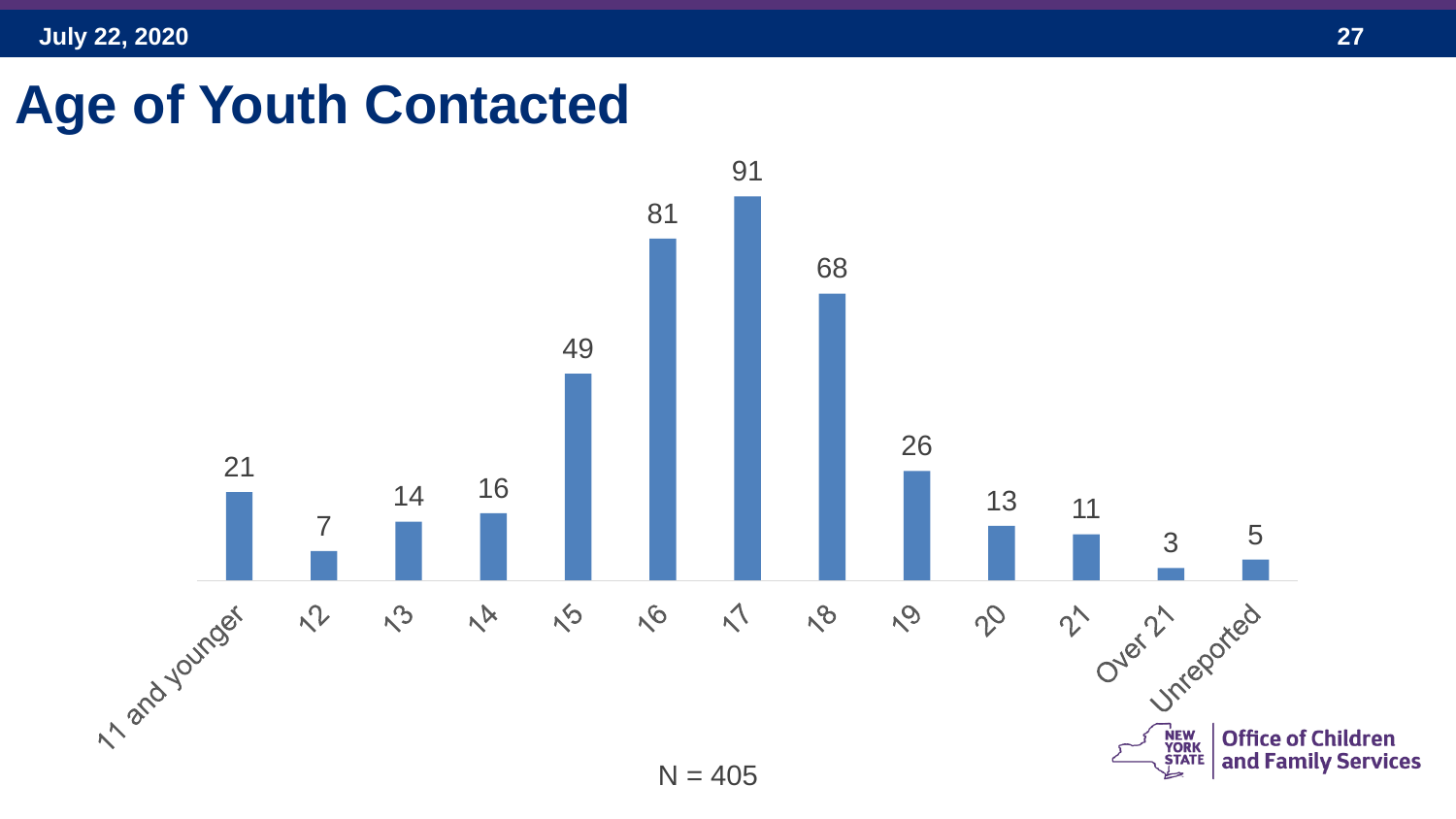### **Gender Identity of Youth Contacted**

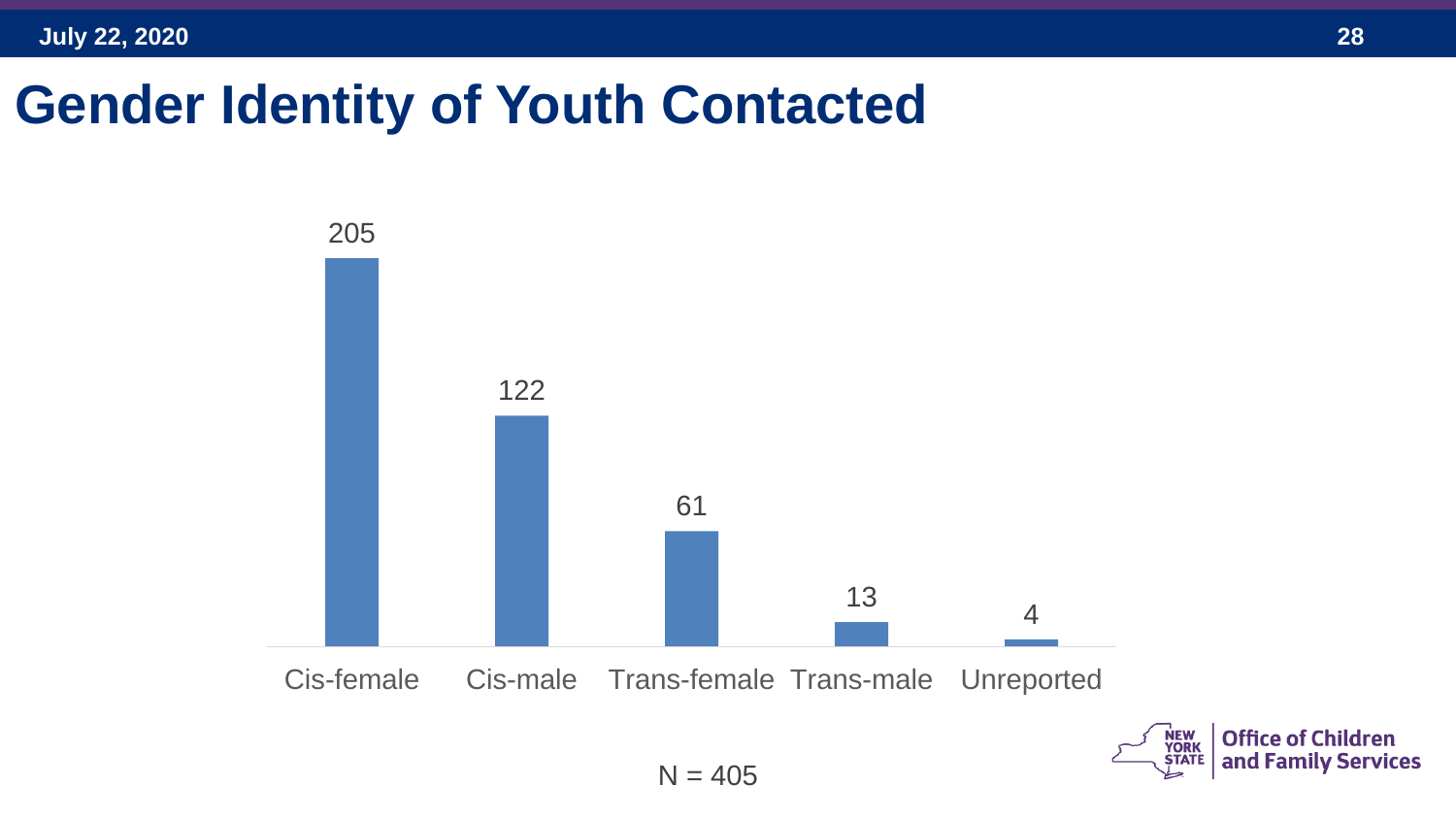### **Sexual Orientation of Youth Contacted (self-report)**

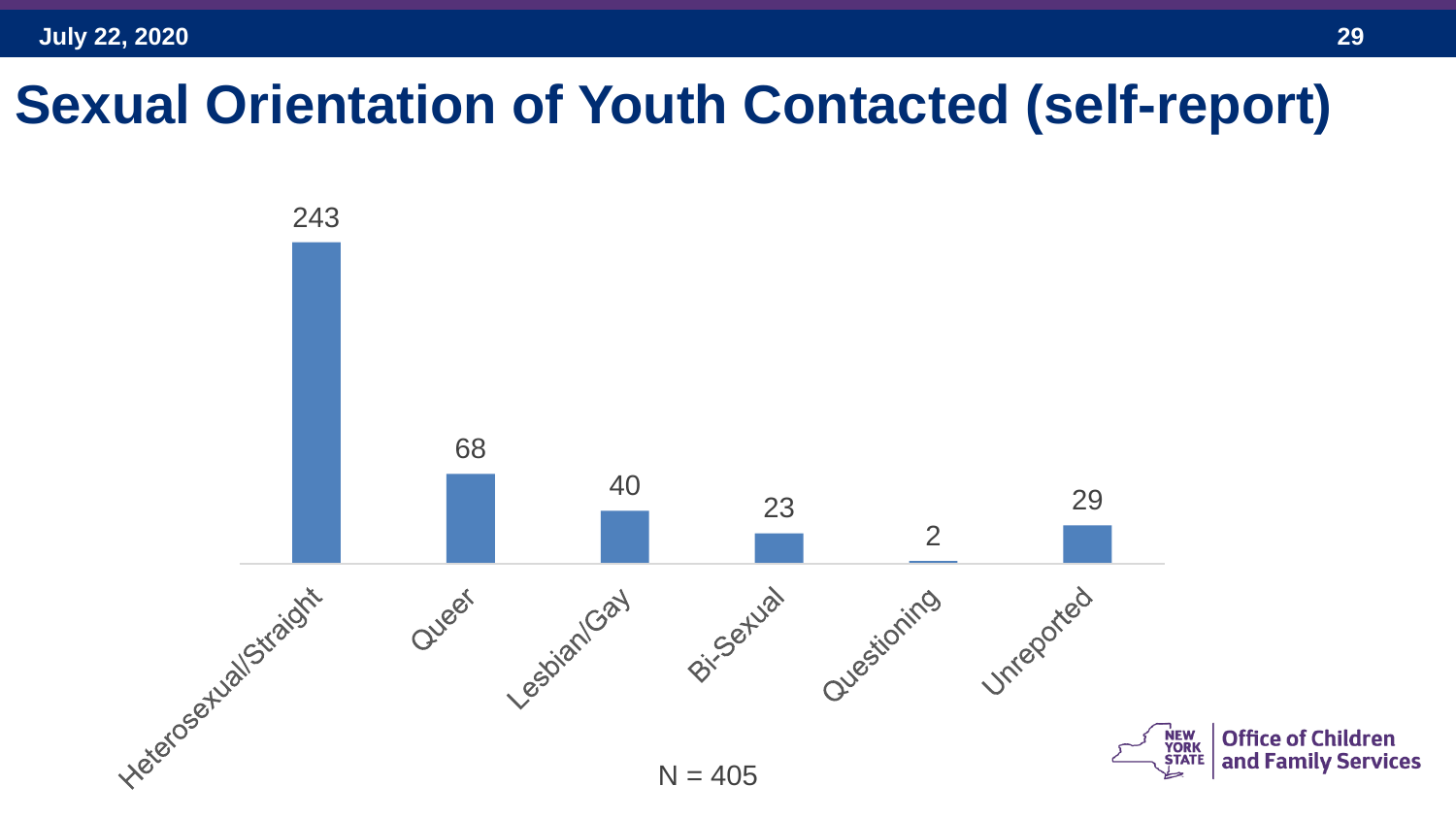### **Racial Identity of Youth Contacted**



105 youth identified as Hispanic or Latinx.

- **Black/African American**
- White
- **Other**
- **Multi-Racial**
- Asian
- **Unreported**
- $N = 405$

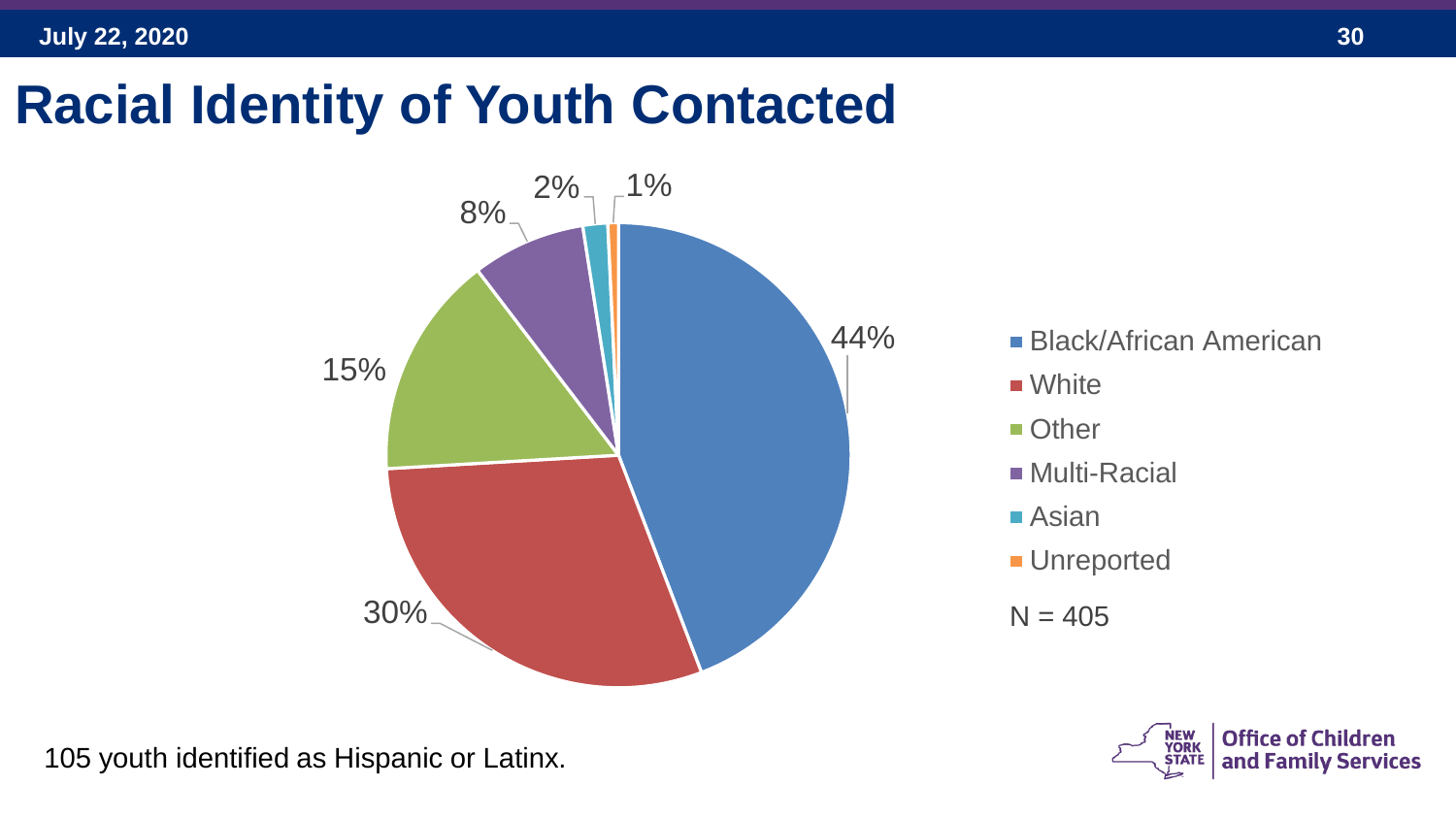### **CSEC Experience of Youth Contacted**



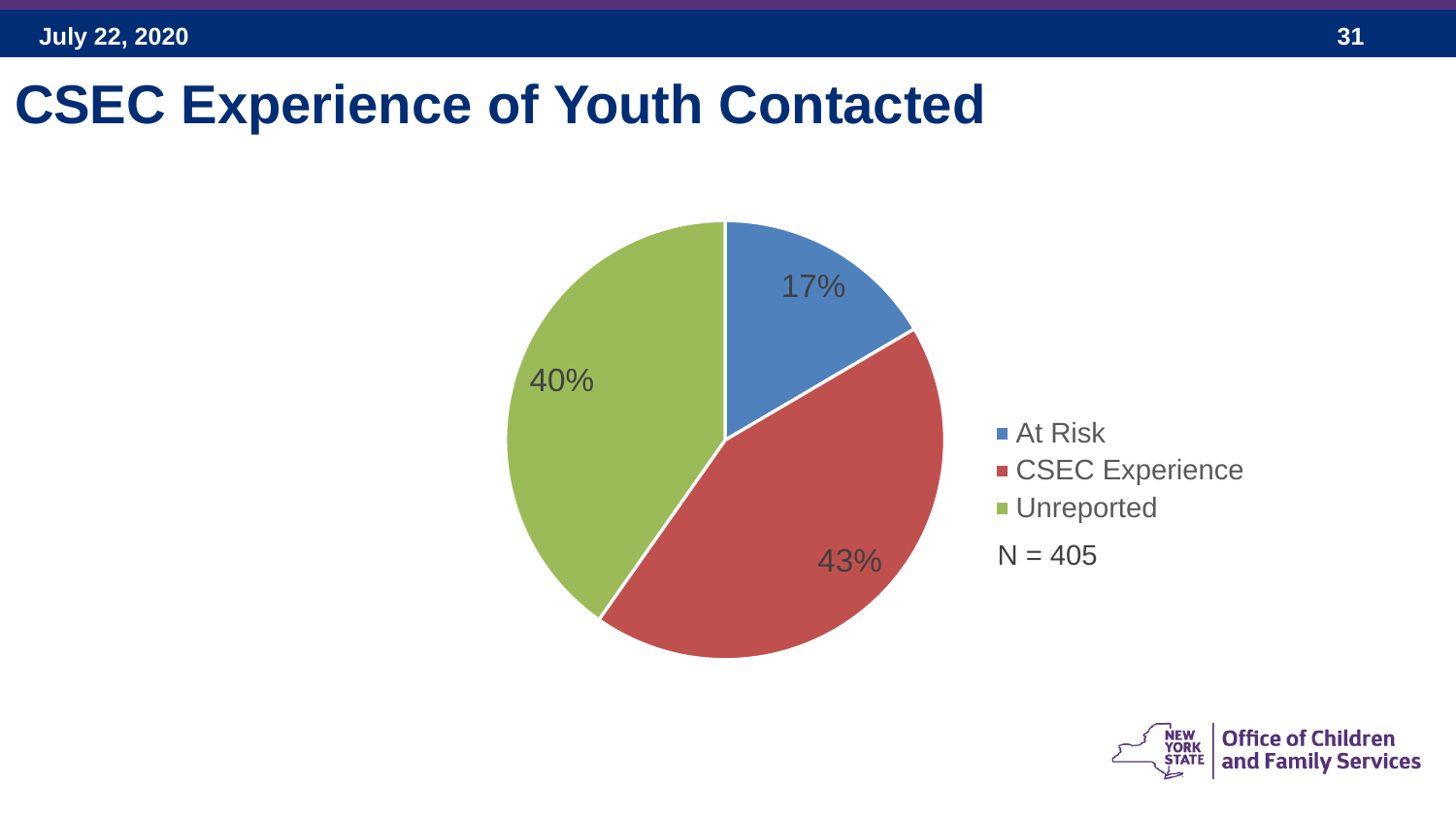# **Youth Outreach & Education**

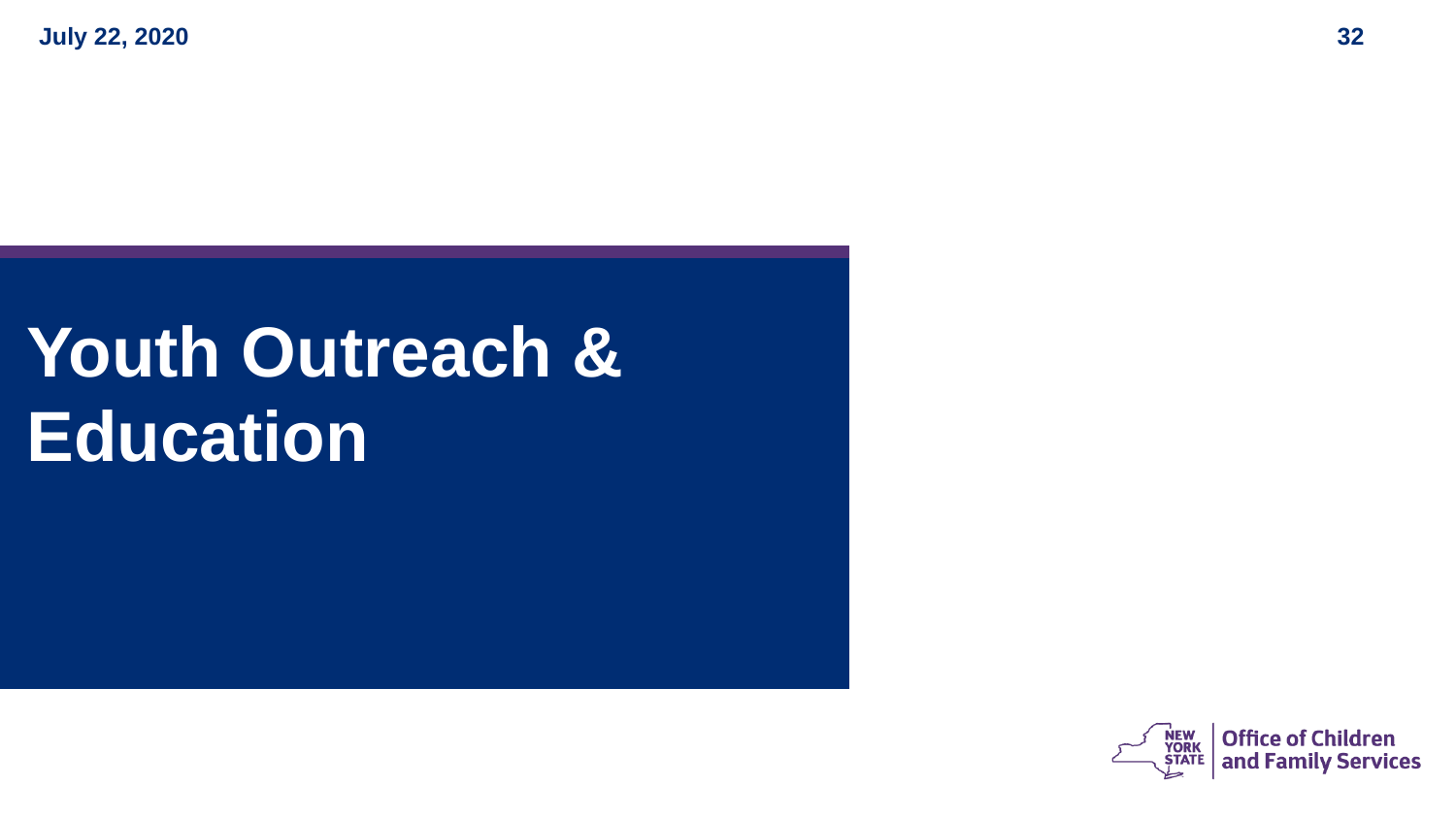# **Community Outreach & Education**

- **14 counties** supported outreach and education using Safe Harbour funds.
	- The 14 counties include: Albany, Broome, Chautauqua, Dutchess, Erie, NYC, Onondaga, Oneida, Orange, Putnam, Schenectady, Suffolk, Ulster, **Washington**
	- The purpose of these events is to connect with youth at schools, in group homes, and other settings to provide information about trafficking and local services.
- **Counties hosted over 450 outreach events where:** 
	- 15,325 youth participated
	- 188 youth disclosed CSEC victimization

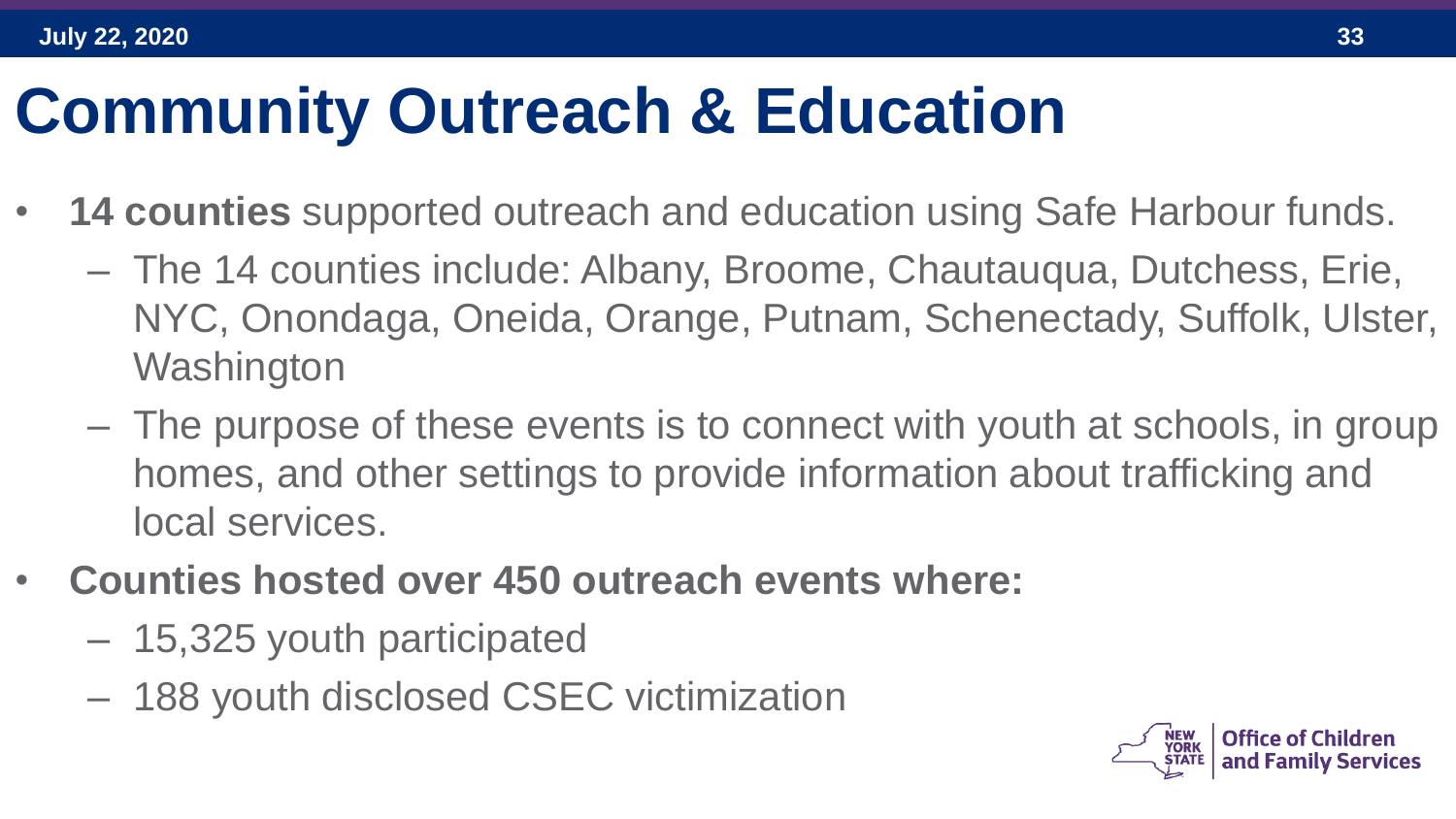### **Youth Outreach and Engagement Activities**

6 27 92 92 Focus groups on services Workshops on safety and safety planning Other outreach in youth space Outreach in youth space Workshops on healthy relationships, self esteem, and similar subjects CSEC awareness and prevention activities Coaching and mentoring groups  $N = 683$  youth outreach and engagement events